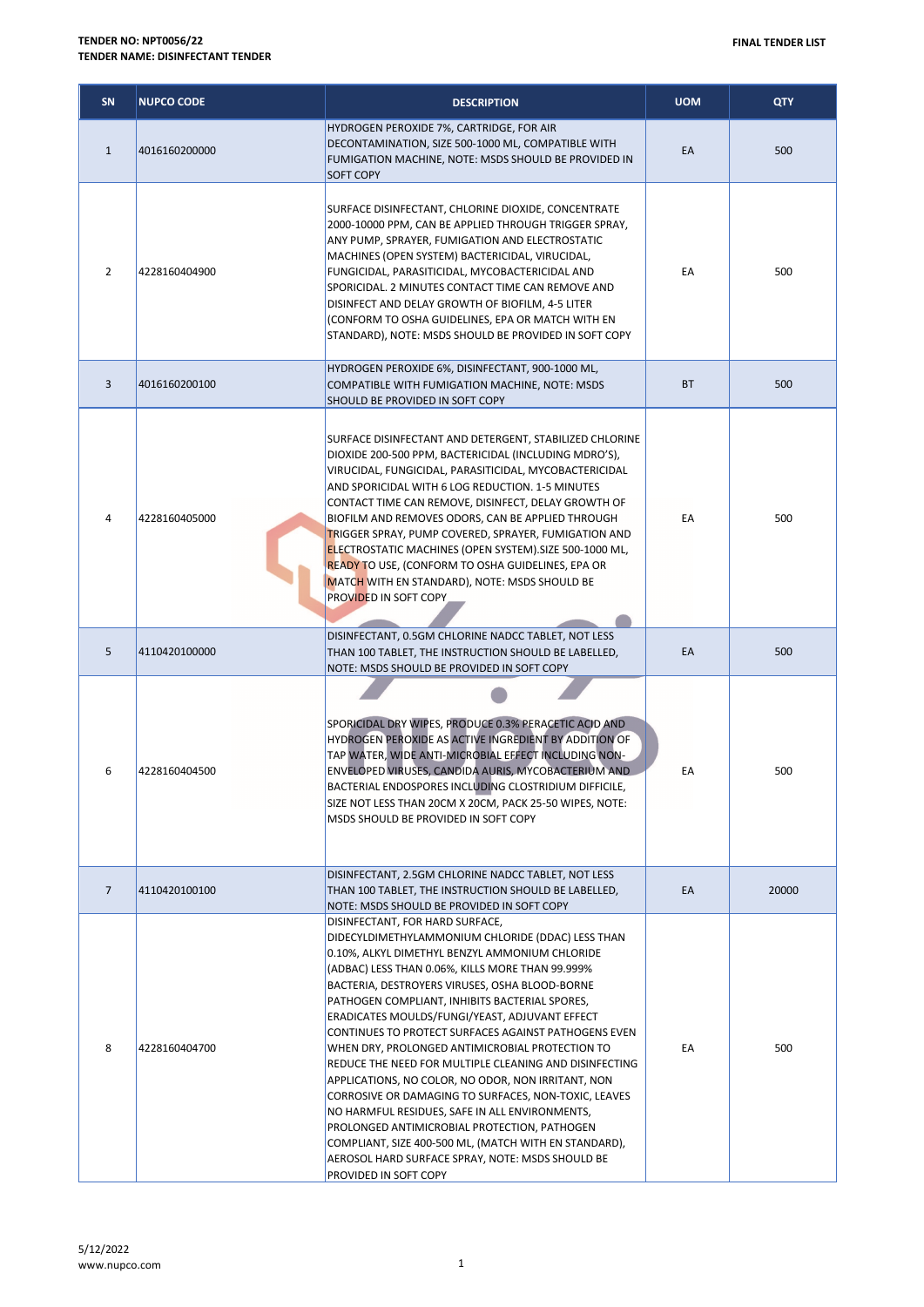| 9  | 4110420100200 | DISINFECTANT, 1.7GM CHLORINE NADCC TABLET, NOT LESS<br>THAN 100 TABLET, THE INSTRUCTION SHOULD BE LABELLED,<br>NOTE: MSDS SHOULD BE PROVIDED IN SOFT COPY                                                                                                                                                                                                                                                                                                                                                                                                                                                                                                                                                                                                                                                                                                                                                                       | EA | 500   |
|----|---------------|---------------------------------------------------------------------------------------------------------------------------------------------------------------------------------------------------------------------------------------------------------------------------------------------------------------------------------------------------------------------------------------------------------------------------------------------------------------------------------------------------------------------------------------------------------------------------------------------------------------------------------------------------------------------------------------------------------------------------------------------------------------------------------------------------------------------------------------------------------------------------------------------------------------------------------|----|-------|
| 10 | 4228160404800 | DISINFECTANT, DIDECYLDIMETHYLAMMONIUM CHLORIDE<br>(DDAC) 0.10%, ALKYL DIMETHYL BENZYL AMMONIUM CHLORIDE<br>(ADBAC) LESS THAN 0.06%, KILLS MORE THAN 99.99% BACTERIA,<br>DESTROYERS VIRUSES, OSHA BLOOD-BORNE PATHOGEN<br>COMPLIANT, INHIBITS BACTERIAL SPORES, ERADICATES<br>MOULDS/FUNGI/YEAST, ADJUVANT EFFECT CONTINUES TO<br>PROTECT SURFACES AGAINST PATHOGENS EVEN WHEN DRY,<br>PROLONGED ANTIMICROBIAL PROTECTION TO REDUCE THE NEED<br>FOR MULTIPLE CLEANING AND DISINFECTING APPLICATIONS, NO<br>COLOR, NO ODOR, NON IRRITANT, NON CORROSIVE OR<br>DAMAGING TO SURFACES, NON-TOXIC, LEAVES NO HARMFUL<br>RESIDUES, SAFE IN ALL ENVIRONMENTS, PROLONGED<br>ANTIMICROBIAL PROTECTION, PATHOGEN COMPLIANT, (MATCH<br>WITH EN STANDARD), TRIGGER HARD SURFACE SPRAY READY<br>FOR USED, SIZE 750-1000 ML, NOTE: MSDS SHOULD BE<br>PROVIDED IN SOFT COPY                                                                     | EA | 500   |
| 11 | 4111610501300 | ALCOHOL ETHYL 99.5%, CHROMATOGRAPHY HPLC, 1 LITER,<br>NOTE: MSDS SHOULD BE PROVIDED IN SOFT COPY                                                                                                                                                                                                                                                                                                                                                                                                                                                                                                                                                                                                                                                                                                                                                                                                                                | L. | 20000 |
| 12 | 4228170000500 | CONCENTRATE 5L DRUM READY FOR USE,<br>DIDECYLDIMETHYLAMMONIUM CHLORIDE (DDAC) LESS THAN<br>0.10%, ALKYL DIMETHYL BENZYL AMMONIUM CHLORIDE<br>(ADBAC) LESS THAN 0.06%, SUITABLE FOR USE FOR CLEANING<br>ALL KIND OF FLOORS, CLOTHES, MOPS MICROBES, KILLS MORE<br>THAN 99.99% BACTERIA, DESTROYERS VIRUSES, OSHA BLOOD-<br><b>BORNE PATHOGEN COMPLIANT, INHIBITS BACTERIAL SPORES,</b><br><b>ERADICATES MOULDS/FUNGI/YEAST, ADJUVANT EFFECT</b><br><b>CONTINUES TO PROTECT SURFACES AGAINST PATHOGENS EVEN</b><br>WHEN DRY, PROLONGED ANTIMICROBIAL PROTECTION TO<br>REDUCE THE NEED FOR MULTIPLE CLEANING AND DISINFECTING<br>APPLICATIONS, NO COLOR, NO ODOR, NON IRRITANT, NON<br>CORROSIVE OR DAMAGING TO SURFACES, NON-TOXIC, LEAVES<br>NO HARMFUL RESIDUES, SAFE IN ALL ENVIRONMENTS,<br>PATHOGEN COMPLIANT, (MATCH WITH EN STANDARD), NOTE:<br>MSDS SHOULD BE PROVIDED IN SOFT COPY                                       | EА | 500   |
| 13 | 4111610501400 | ALCOHOL ISOPROPYL 99.9%, 2.5 UP TO 5 LITER DRUM,<br>HAZARDOUS MATERIAL, SAFETY DATA SHEET IS REQUIRED ON<br>DELIVERY OF PRODUCT IN SOFT COPY, NOTE: MSDS SHOULD BE<br>PROVIDED IN SOFT COPY                                                                                                                                                                                                                                                                                                                                                                                                                                                                                                                                                                                                                                                                                                                                     | EA | 500   |
| 14 | 4213172100300 | WIPES, IS A HIGH LEVEL DISINFECTANT, SINGLE STEP CLEANING<br>AND DISINFECTION, IT IS BASED AROUND THE QUATERNARY<br>AMMONIUM COMPOUNDS, DIDECYLDIMETHYLAMMONIUM<br>CHLORIDE (DDAC), AND BENZALKONIUM CHLORIDE (BAC), IT<br>KILLS GREATER THAN 99.99% PATHOGENS AND INHIBITS<br>BACTERIAL SPORES AND IS OSHA BLOOD-BORNE PATHOGEN<br>COMPLIANT, DESTROYERS VIRUSES, ERADICATES MOULDS/<br>FUNGI/ YEAST, WITH AN ADJUVANT EFFECT TO ENHANCE ITS<br>ANTIMICROBIAL EFFICACY, PROLONGED ANTIMICROBIAL<br>PROTECTION TO REDUCE THE NEED FOR MULTIPLE CLEANING<br>AND DISINFECTING APPLICATIONS, FRAGRANCE FREE, CHLORINE<br>FREE, ALCOHOL FREE, AND EXHIBIT THE FOLLOWING KEY<br>QUALITIES WHEN IN USE, NON-CORROSIVE, NON-IRRITANT, NON-<br>TOXIC, FOOD SAFE, EASY TO USE, (MATCH WITH EN STANDARD),<br>PACK OF 100-150 WIPES, MUTIBAL TO EASY DISPENSING<br>PACKAGE, NON MOVEN WIPES, NOTE: MSDS SHOULD BE<br>PROVIDED IN SOFT COPY | EА | 500   |
| 15 | 4111620500800 | SHOWER BATH KIT, PRE OPERATIVE, CONTAINS: BOTTLE<br>CHLORHEXIDINE GLUCONATE 4% 100ML, 2PES SURGICAL DRY<br>SPONGES, NOTE: MSDS SHOULD BE PROVIDED IN SOFT COPY                                                                                                                                                                                                                                                                                                                                                                                                                                                                                                                                                                                                                                                                                                                                                                  | EA | 72080 |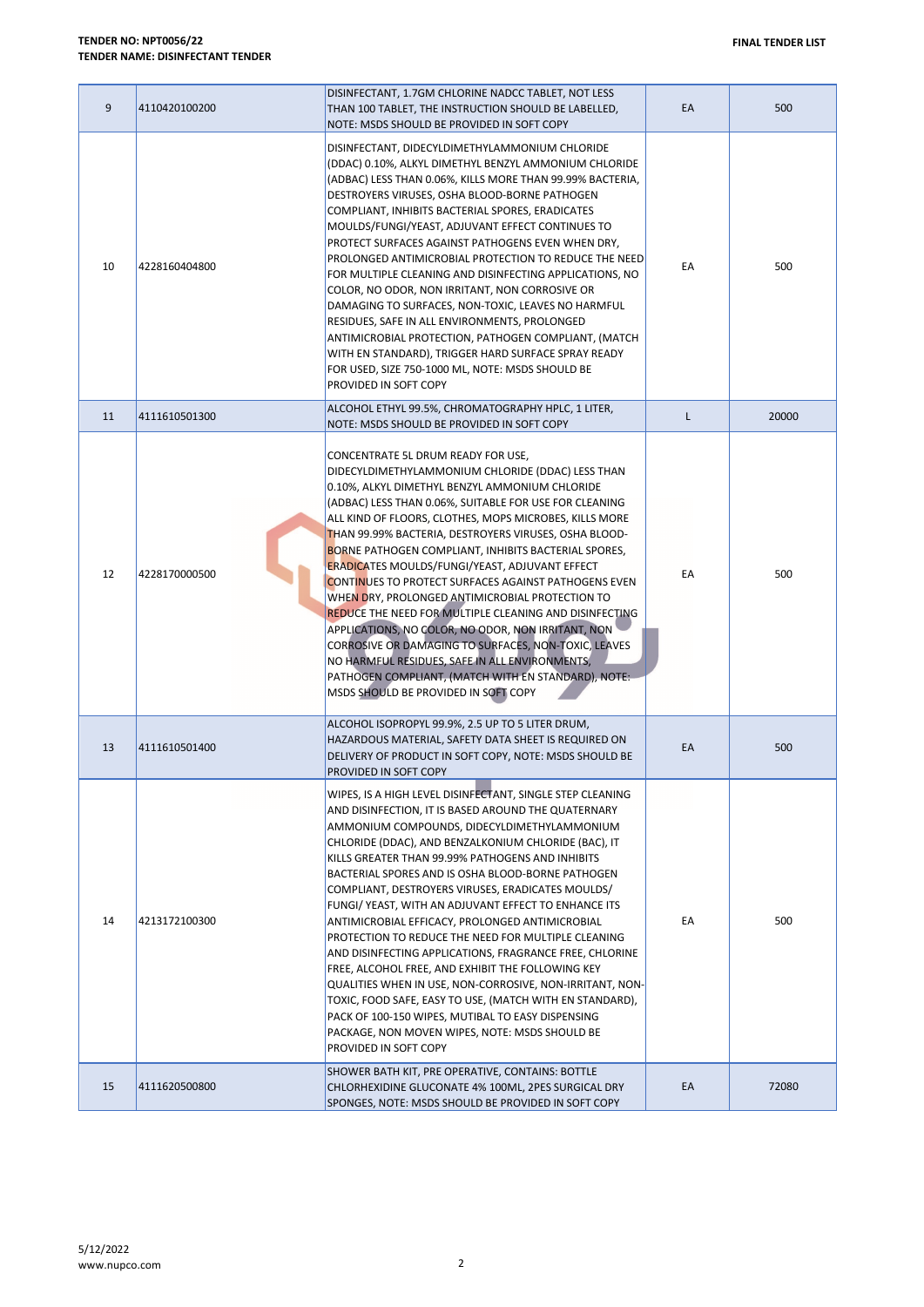| 16 | 4227180000300 | AEROSOL MISTING SYSTEM 450-500 ML, DISINFECTANT,<br>DIDECYLDIMETHYLAMMONIUM CHLORIDE (DDAC) LESS THAN<br>0.10%, ALKYL DIMETHYL BENZYL AMMONIUM CHLORIDE<br>(ADBAC) LESS THAN 0.06%, FOR USE ON ALL HARD AND SOFT<br>SURFACES. IT KILLS GREATER THAN 99.99% PATHOGENS AND<br>INHIBITS BACTERIAL SPORES AND IS OSHA BLOOD-BORNE<br>PATHOGEN COMPLIANT, DESTROYERS VIRUSES, ERADICATES<br>MOULDS/FUNGI/YEAST, NON- POWERED, SAFE, COMPACT,<br>PORTABLE NO NEED FOR MACHINES, IDEAL FOR ALL AREAS,<br>MINIMAL DWELL TIME, IDEAL FOR TERMINAL CLEANS.<br>ADJUVANT EFFECT CONTINUES TO PROTECT SURFACES AGAINST<br>PATHOGENS EVEN WHEN DRY, PROLONGED ANTIMICROBIAL<br>PROTECTION TO REDUCE THE NEED FOR MULTIPLE CLEANING<br>AND DISINFECTING APPLICATIONS, NO COLOR, NO ODOR, NON<br>IRRITANT, NON CORROSIVE OR DAMAGING TO SURFACES NON-<br>TOXIC, LEAVES NO HARMFUL RESIDUES, SAFE IN ALL<br>ENVIRONMENTS, (MATCH WITH EN STANDARD), NOTE: MSDS<br>SHOULD BE PROVIDED IN SOFT COPY. | EA         | 500     |
|----|---------------|-----------------------------------------------------------------------------------------------------------------------------------------------------------------------------------------------------------------------------------------------------------------------------------------------------------------------------------------------------------------------------------------------------------------------------------------------------------------------------------------------------------------------------------------------------------------------------------------------------------------------------------------------------------------------------------------------------------------------------------------------------------------------------------------------------------------------------------------------------------------------------------------------------------------------------------------------------------------------------------|------------|---------|
| 17 | 4215210400100 | LIQUID CLEANING AND DISINFECTION OF ALL KINDS OF DENTAL<br>IMPRESSIONS, WORN DENTAL PROSTHESES AND DENTAL<br>WORKS, EFFICACY AND CONTACT TIME BACTERICIDAL INCLUDE<br>TBC, YEASTICIDAL, VIRUS INACTIVATING A SUCH AS HBV, HCV,<br>HIV, INFLUENZA, BVDV AND VACCINIA CONTACT TIME(1-5 MIN.),<br>SIZE 5L, FREE OF CHARGE DISPENSER, MEASUREMENT TOOL, EN<br>STANDARD, NOTE: MSDS SHOULD BE PROVIDED IN SOFT COPY                                                                                                                                                                                                                                                                                                                                                                                                                                                                                                                                                                    | EA         | 20000   |
| 18 | 4218150800100 | DISINFECTANT, WIPE NON-LINTING 11X18CM WITH 2%<br>CHLORHEXIDINE, 70% ISOPROPYL ALCOHOL, FOR DISINFECTION<br>OF HUBS AND CONNECTION PORTS, INDIVIDUALLY PACKAGED,<br>STERILE, NOTE: MSDS SHOULD BE PROVIDED IN SOFT COPY                                                                                                                                                                                                                                                                                                                                                                                                                                                                                                                                                                                                                                                                                                                                                           | EA         | 9993800 |
| 19 | 4229542104200 | ANTISEPTIC, CHLORHEXIDINE GLUCONATE SCRUB SOLUTION 4%,<br>SURGICAL HAND SOAP, 1000ML BAG, WITH ONE FREE OF<br>CHARGE DISPENSER WITH EVERY 10 BAG, NOTE: MSDS SHOULD<br>BE PROVIDED IN SOFT COPY                                                                                                                                                                                                                                                                                                                                                                                                                                                                                                                                                                                                                                                                                                                                                                                   | <b>BAG</b> | 500     |
| 20 | 4229542101400 | ANTISEPTIC, CHLORHEXIDINE GLUCONATE SCRUB SOLUTION 4%,<br>SURGICAL HAND SOAP, 1000ML, BOTTLE, WITH ONE FREE OF<br>CHARGE DISPENSER WITH EVERY 10, BOTTLE, NOTE: MSDS<br>SHOULD BE PROVIDED IN SOFT COPY                                                                                                                                                                                                                                                                                                                                                                                                                                                                                                                                                                                                                                                                                                                                                                           | EA         | 500     |
| 21 | 4219261201200 | APPLICATOR, DISINFECTANT, SURGICAL, PREP, 26 ML WITH 0.7%<br>IODINE, AND 70-74% ALCOHOL, HAZARDOUS MATERIAL-<br>MATERIAL SAFETY DATA SHEET IS REQUIRED ON DELIVERY OF<br>PRODUCT IN SOFT COPY, STERILE                                                                                                                                                                                                                                                                                                                                                                                                                                                                                                                                                                                                                                                                                                                                                                            | EA         | 12405   |
| 22 | 4229542104000 | ANTISEPTIC, CHLORHEXIDINE GLUCONATE SCRUB SOLUTION 2%,<br>HAND SOAP, MILD FORMULATION HELPS RETAIN THE SKIN'S<br>NATURAL OILS AND MOISTURE, 1000 ML BAG, WITH ONE FREE<br>OF CHARGE WALL MOUNTED AUTOMATIC DISPENSER WITH<br>EVERY 10 BAG, NOTE: MSDS SHOULD BE PROVIDED IN SOFT COPY                                                                                                                                                                                                                                                                                                                                                                                                                                                                                                                                                                                                                                                                                             | EA         | 500     |
| 23 | 4224170309000 | SPONGE BODY, NO RINSE, ONE STEP CLEANSING SPONGE                                                                                                                                                                                                                                                                                                                                                                                                                                                                                                                                                                                                                                                                                                                                                                                                                                                                                                                                  | EA         | 432000  |
| 24 | 4713180001400 | DISINFECTANT SODIUM HYPOCHLORITE 5.25% LIQUID, 1 LITER,<br>HAZARDOUS MATERIAL, SAFETY DATA SHEET IS REQUIRED ON<br>DELIVERY OF PRODUCT IN SOFT COPY, NOTE: MSDS SHOULD BE<br>PROVIDED IN SOFT COPY                                                                                                                                                                                                                                                                                                                                                                                                                                                                                                                                                                                                                                                                                                                                                                                | EA         | 500     |
| 25 | 4224170309100 | BRUSH/SCRUB WITH 4% CHLORHEXIDINE GLUCONATE, STERILE,<br>NOTE: MSDS SHOULD BE PROVIDED IN SOFT COPY                                                                                                                                                                                                                                                                                                                                                                                                                                                                                                                                                                                                                                                                                                                                                                                                                                                                               | EA         | 2000000 |
| 26 | 4810181900900 | ALCOHOL GEL, ETHANOL 70-80%, GLYCERIN 1%, VIT E 0.2% NON-<br>FRAGRANCE, 1000 ML BOTTLE, WITH ONE FREE OF CHARGE<br>WALL MOUNTED AUTOMATIC DISPENSER WITH EVERY 10<br>BOTTLE AS PER ATTACHED SPECIFICATIONS, NOTE: MSDS<br>SHOULD BE PROVIDED IN SOFT COPY                                                                                                                                                                                                                                                                                                                                                                                                                                                                                                                                                                                                                                                                                                                         | EA         | 500     |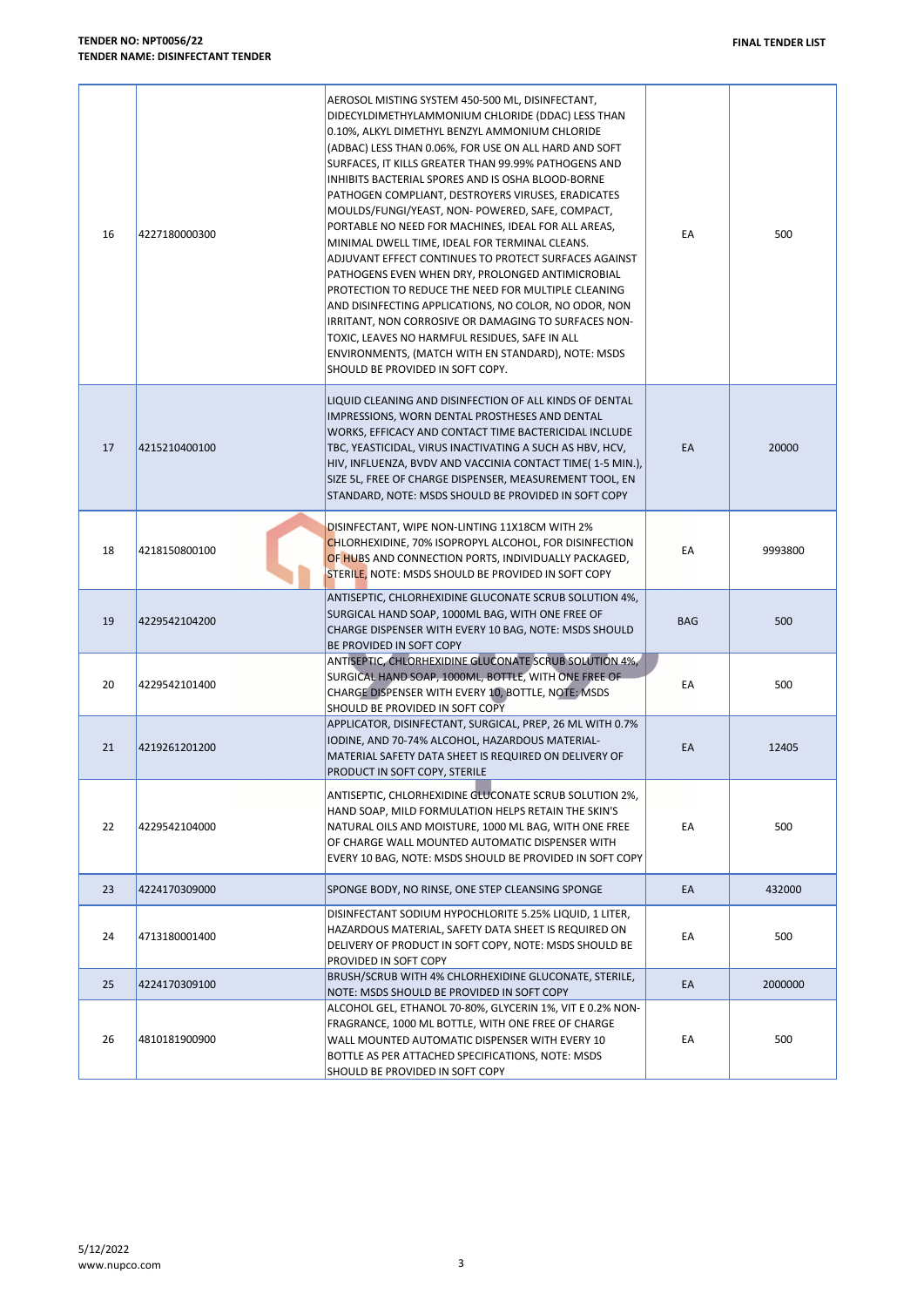| 27 | 4228160300000 | LIQUID CONCENTRATED FOR NON PROTEIN, FIXING CLEANING<br>AND DISINFECTION OF MEDICAL AND DENTAL INSTRUMENTS,<br>AND ENDOSCOPES, LIQUID CONCENTRATE FREE OF ALDEHYDES,<br>PHENOLS AND QAC, AND EXTREME HIGH CORROSION INHIBITOR,<br>SIZE 1 LITTER, EFFICACY BACTERICIDAL (INCL. TBC) VIRUCIDAL<br>ACTIVITY ACCORDING TO EN 16777, (HIV/HBV, HCV), TO BE<br>DELIVERED WITH ALL CERTIFICATES ACCORDING TO TECHNICAL<br>CONDITIONS AND WITH EN STANDARDS FOR THE DISINFECTION<br>OF INSTRUMENTS, NOTE: MSDS SHOULD BE PROVIDED IN SOFT<br><b>COPY</b>                                                                                                                                                                              | EA         | 500   |
|----|---------------|-------------------------------------------------------------------------------------------------------------------------------------------------------------------------------------------------------------------------------------------------------------------------------------------------------------------------------------------------------------------------------------------------------------------------------------------------------------------------------------------------------------------------------------------------------------------------------------------------------------------------------------------------------------------------------------------------------------------------------|------------|-------|
| 28 | 4229542104100 | SOLUTION, ANTISEPTIC, HAND WASH, CHLORHEXIDINE 2% WITH<br>ALCOHOL ISOPROPYL 4%, BOTTLE, 1000 ML, NOTE: MSDS<br>SHOULD BE PROVIDED IN SOFT COPY                                                                                                                                                                                                                                                                                                                                                                                                                                                                                                                                                                                | EA         | 500   |
| 29 | 4229542104300 | SOLUTION, ANTISEPTIC, HAND WASH, CHLORHEXIDINE 2% WITH<br>ALCOHOL ISOPROPYL 4%, BOTTLE, 500 ML, NOTE: MSDS SHOULD<br>BE PROVIDED IN SOFT COPY                                                                                                                                                                                                                                                                                                                                                                                                                                                                                                                                                                                 | <b>BT</b>  | 500   |
| 30 | 4228160300100 | LIQUID CONCENTRATED FOR DISINFECTING SPITTOON BOWLS OF<br>DENTAL UNIT, ANTIFOAMING, EFFICACY BACTERICIDAL,<br>YEASTICIDAL, SIZE 5 L, COMPATIBLE WITH DENTAL CHAIR<br>MANUFACTURES, FREE OF CHARGE DISPENSER, MEASUREMENT<br>TOOL, EN STANDARD, NOTE: MSDS SHOULD BE PROVIDED IN<br><b>SOFT COPY</b>                                                                                                                                                                                                                                                                                                                                                                                                                           | EA         | 20000 |
| 31 | 4228170000600 | THREE-STEPS OXIDIZING AGENT CHLORINE DIOXIDE<br>DECONTAMINATION SYSTEM WITH SPORICIDAL WIPES AND<br>ACTIVATOR EFFECTIVE IN 30 SECONDS CONTACT TIME FOR HIGH-<br>LEVEL DISINFECTION OF NON-LUMENED MEDICAL DEVICES<br>MATCHING ELECTRONIC AND MANUAL TRACEABILITY SYSTEM,<br>BOX, NOTE: MSDS SHOULD BE PROVIDED IN SOFT COPY                                                                                                                                                                                                                                                                                                                                                                                                   | <b>BOX</b> | 500   |
| 32 | 4228160300200 | POWDER ENZYMATIC DETERGENT, 3 ENZYME, EFFECTIVE ON<br>BLOOD, RESIDUES OF TISSUE AND BIOFILM, BROAD RANGE OF<br>WATER QUALITY AND TYPE (DISSOLVES COMPLETELY IN HARD OR<br>SOFT WATER) AND EASY TO RINSE LOW FOAMING AND SUITABLE<br>FOR AUTOMATIC CLEANING EQUIPMENTS, SUITABLE FOR PRE-<br>SOAK AND MANUAL CLEANING APPLICATIONS AFTER ADEQUATE<br>DILUTION, BIODEGRADABLE, EPA REGISTERED, MUST BE<br>COMPATIBLE WITH ALL MANUFACTURES, ULTRASONIC<br>WASHERS, WASHER/DISINFECTORS AND OTHER AUTOMATIC<br>MECHANICAL WASHER APPLICATIONS USED IN EACH SECTOR<br>(THE BIDDER MUST PROVIDE LETTER TO CONFIRM<br>COMPATIBILITY) CONFORMS TO RELEVANT WITH EN STANDARDS<br>(SACHET), NOTE: MSDS SHOULD BE PROVIDED IN SOFT COPY | EA         | 2000  |
| 33 | 4228160300300 | DISINFECTANT, TD-5 GLUTARALDEHYDE, USED FOR TD-100<br>DISINFECTOR FOR TEE ULTRA PROBES, APPROXIMATELY 1 LITTER,<br>NOTE: MSDS SHOULD BE PROVIDED IN SOFT COPY                                                                                                                                                                                                                                                                                                                                                                                                                                                                                                                                                                 | <b>BT</b>  | 2000  |
| 34 | 4228160300400 | DISINFECTANT, TD-5 GLUTARALDEHYDE, USED FOR TD-100<br>DISINFECTOR FOR TEE ULTRA PROBES, APPROXIMATELY 500 ML,<br>NOTE: MSDS SHOULD BE PROVIDED IN SOFT COPY                                                                                                                                                                                                                                                                                                                                                                                                                                                                                                                                                                   | ВT         | 500   |
| 35 | 4228160300500 | DISINFECTANTS (DIS), ALCOHOL 70% SPRAY, WITHOUT PHENOLS<br>OR CHLORINE, COMPATIBLE WITH MOST OF MATERIALS,<br>INCLUDING STAINLESS STEEL, ALUMINUM, CHROME, PLASTICS,<br>ACRYLIC, AND GLASS, RINSING IS UNNECESSARY.NO COLOR, NO<br>ODOR, NON IRRITANT, NON DAMAGING TO SURFACES, NON-<br>TOXIC, LEAVES NO HARMFUL RESIDUES, SAFE IN ALL<br>ENVIRONMENTS, SPRAY BOTTLE OF 500ML NOTE: MSDS SHOULD<br>BE PROVIDED IN SOFT COPY                                                                                                                                                                                                                                                                                                  | <b>BT</b>  | 10000 |
| 36 | 4228160300600 | KIT CONTAIN 1- NON PROTEIN FIXING INNER CLEANING PRIOR TO<br>DISINFECTION/STERILIZATION, 2- INNER DISINFECTION OF<br>MEDICAL AND DENTAL HOLLOW PART INSTRUMENTS AS<br>TURBINES, HAND PIECES AND CONTRA-ANGLES AFTER THE NON<br>PROTEIN FIXING PRE-CLEANING, 3- REMOVING OF RESIDUES OF<br>CLEANING AND DISINFECTION AGENTS AND MAINTENANCE<br>PRODUCTS AND DRYING OF SPRAY CHANNELS AND INNER<br>SURFACES, INCLUDED WITH ALL MANUFACTURE ADAPTORS OF<br>INTERNAL HANDPIECE, AIR SCALER TIPS AND SPRAY WATER AND<br>SPRAY AIR, NOTE: MSDS SHOULD BE PROVIDED IN SOFT COPY                                                                                                                                                      | KIT        | 1000  |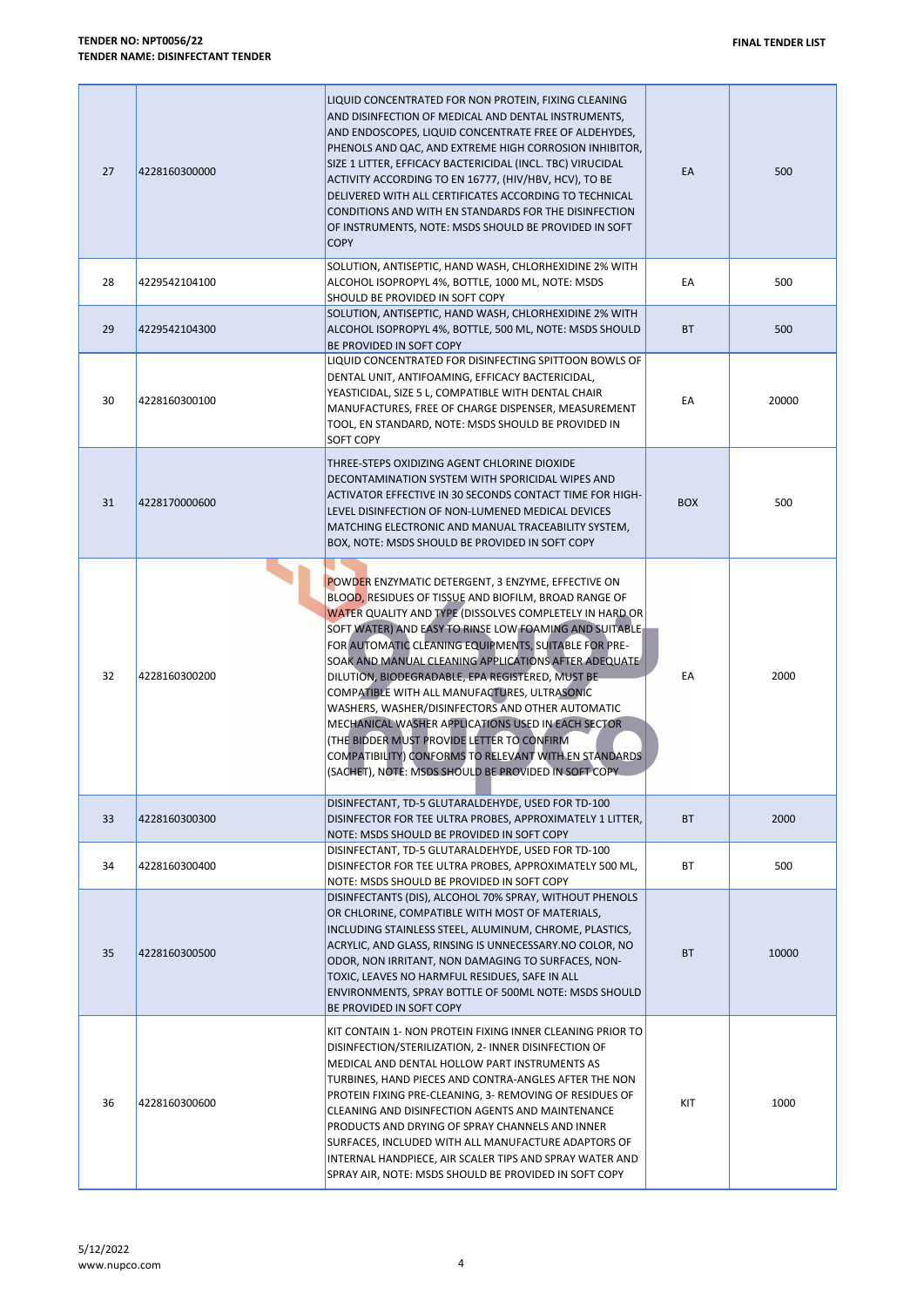| 37 | 4228160310000 | ORTHOPHTHALDEHYDE SOLUTIONS 0.55% FOR HIGH LEVEL<br>DISINFECTION OF ENDOSCOPES COMPATIBLE WITH ALL FLEXIBLE<br>ENDOSCOPY MANUFACTURES, SUPPLIED WITH REQUIRED<br>EFFICACY TESTING STRIPS, 16 TEST STRIPS FOR 3.75 L, OR 25 TEST<br>STRIPS FOR 5 L. CONFORMS WITH CORRESPONDING ISO STAND<br>ARD. MATERIAL SAFETY DATA SHEET (MSDS) ATTACHED, NOTE:<br>MSDS SHOULD BE PROVIDED IN SOFT COPY | EA         | 2000   |
|----|---------------|--------------------------------------------------------------------------------------------------------------------------------------------------------------------------------------------------------------------------------------------------------------------------------------------------------------------------------------------------------------------------------------------|------------|--------|
| 38 | 4228160310100 | ALCOHOL GEL, ETHANOL 70-80% V/V + GLYCERIN 1% WITHW +<br>VITAMIN E 0.02% 1000 ML, NON-STICKY, NON-GREASY, AS F.O.C.<br>EVERY 10 BOTTLE WALL MOUNTED DISPOSABLE INSERTS, WITH<br>DISPENSER, AS PER ATTACHED SPECIFICATIONS, BAG, NOTE:<br>MSDS SHOULD BE PROVIDED IN SOFT COPY                                                                                                              | EA         | 100000 |
| 39 | 4228160310200 | ALCOHOL GEL, (ETHANOL 70-80% V/V + GLYCERIN 1% WITHW +<br>VITAMIN E 0.02%, 500 ML, NON-STICKY, NON-GREASY AS F.O.C.<br>DESKTOP HOLDER EVERY 10 BOTTLE, WITH DISPENSER,<br>DISPOSABLE INSERTS AS PER ATTACHED SPECIFICATIONS, NOTE:<br>MSDS SHOULD BE PROVIDED IN SOFT COPY                                                                                                                 | EA         | 100000 |
| 40 | 4228160310400 | PLAIN HAND WASH SOAP 1 L WITH ONE FREE OF CHARGE<br>DISPENSER EVERY 10 BAGS AS PER ATTACHED SPECIFICATIONS,<br>NOTE: MSDS SHOULD BE PROVIDED IN SOFT COPY                                                                                                                                                                                                                                  | EA         | 100000 |
| 41 | 4228160310600 | ALCOHOL GEL HAND SANITIZER 50 - 60 ML (ETHANOL 70 - 80%<br>$V/V$ + GLYCERIN 1% W/W + VITAMIN E 0.02%), NOTE: MSDS<br>SHOULD BE PROVIDED IN SOFT COPY                                                                                                                                                                                                                                       | EA         | 100000 |
| 42 | 4228160310900 | ANTISEPTIC, CHLORHEXIDINE GLUCONATE SCRUB SOLUTION 4%,<br>IN A SUSPENDING BASE, (500ML) CONTAINER, WITH DISPENSER<br>FREE FOR EACH 10 PACKS, NOTE: MSDS SHOULD BE PROVIDED IN<br><b>SOFT COPY</b>                                                                                                                                                                                          | Г          | 5000   |
| 43 | 4228160311000 | DISINFECTANTS (DIS) D. I.S, CHLORHEXIDINE GLUCONATE 1.5% +<br>CETRIMIDE 15% SOLUTION IN ONE LITER-BOTTLE NOTE: MSDS<br>SHOULD BE PROVIDED IN SOFT COPY                                                                                                                                                                                                                                     | EA         | 1000   |
| 44 | 4228160311700 | DISINFECTANTS (DIS) DIDECYL DIMETHYL AMMONIUM BROMIDE<br>OR DIOCTYL DIMETHYL AMMONIUM BROMIDE 70% SPRAY, NO<br>COLOR, NO ODOR, NON IRRITANT, NON DAMAGING TO<br>SURFACES, NON-TOXIC, LEAVES NO HARMFUL RESIDUES, SAFE IN<br>ALL ENVIRONMENTS, SIZE (500 - 750 ML) (SURFACE<br>DISINFECTANT) NOTE: MSDS SHOULD BE PROVIDED IN SOFT<br><b>COPY</b>                                           | EA         | 10000  |
| 45 | 4228160311800 | SOLUTION DIDECYL OR DIOCTYL DIMETHYL AMMONIUM<br>BROMIDE, 4-5L, NOTE: MSDS SHOULD BE PROVIDED IN SOFT<br><b>COPY</b>                                                                                                                                                                                                                                                                       | <b>GAL</b> | 2000   |
| 46 | 4228160311900 | DISINFECTANTS (DIS) HYDROGEN PEROXIDE 3% WITHOUT SILVER<br>NITRATE SPRAY, NO COLOR, NO ODOR, NON IRRITANT, NON<br>DAMAGING TO SURFACES, NON-TOXIC, LEAVES NO HARMFUL<br>RESIDUES, SAFE IN ALL ENVIRONMENTS, SIZE (200 - 300 ML)<br>(LARGE AND SMALL SURFACE GENERAL DISINFECTANT AND<br>EQUIPMENT DISINFECTANT) NOTE: MSDS SHOULD BE PROVIDED<br>IN SOFT COPY                              | EA         | 1000   |
| 47 | 4228160312200 | 2-PROPANOL SUITABLE FOR HPLC, 99.9%, 2.5 L/BOTTLE, NOTE:<br>MSDS SHOULD BE PROVIDED IN SOFT COPY                                                                                                                                                                                                                                                                                           | EA         | 500    |
| 48 | 4214150402400 | APPLICATOR, CHLORHEXIDINE, CLEAR GLUCONATE, WITH<br>CHLORHEXIDINE GLUCONATE 2 % WITH AND 70 % V/V<br>ISOPROPYL ALCOHOL, LATEX FREE, DEHP FREE, SIZE: 6 ML, FOR<br>PATIENTS PRE-OPERATIVE SKIN PREPARATION, INDIVIDUALLY<br>PACKED, DISPOSABLE, STERILE                                                                                                                                     | EA         | 500    |
| 49 | 4228160312400 | SCRUB IODINE SWAB 7-8% AQUEOUS SOLUTION OF IODOPHOR<br>COMPOUND INDIVIDUAL PACK, NOT LESS THAN 100ML, NOTE:<br>MSDS SHOULD BE PROVIDED IN SOFT COPY                                                                                                                                                                                                                                        | EA         | 500    |
| 50 | 4229540004500 | APPLICATOR, CHLORHEXIDINE, CLEAR GLUCONATE, WITH<br>CHLORHEXIDINE GLUCONATE 2 % WITH AND 70 % V/V<br>ISOPROPYL ALCOHOL, LATEX FREE, DEHP FREE, SIZE: 10.5 ML,<br>FOR PATIENTS PRE-OPERATIVE SKIN PREPARATION,<br>INDIVIDUALLY PACKED, DISPOSABLE, STERILE                                                                                                                                  | EA         | 265350 |
| 51 | 4214150402800 | APPLICATOR, CHLORHEXIDINE, CLEAR GLUCONATE, WITH<br>CHLORHEXIDINE GLUCONATE 2 % WITH AND 70 % V/V<br>ISOPROPYL ALCOHOL, LATEX FREE, DEHP FREE, SIZE: 3 ML, FOR<br>PATIENTS PRE-OPERATIVE SKIN PREPARATION, INDIVIDUALLY<br>PACKED, DISPOSABLE, STERILE                                                                                                                                     | EA         | 331565 |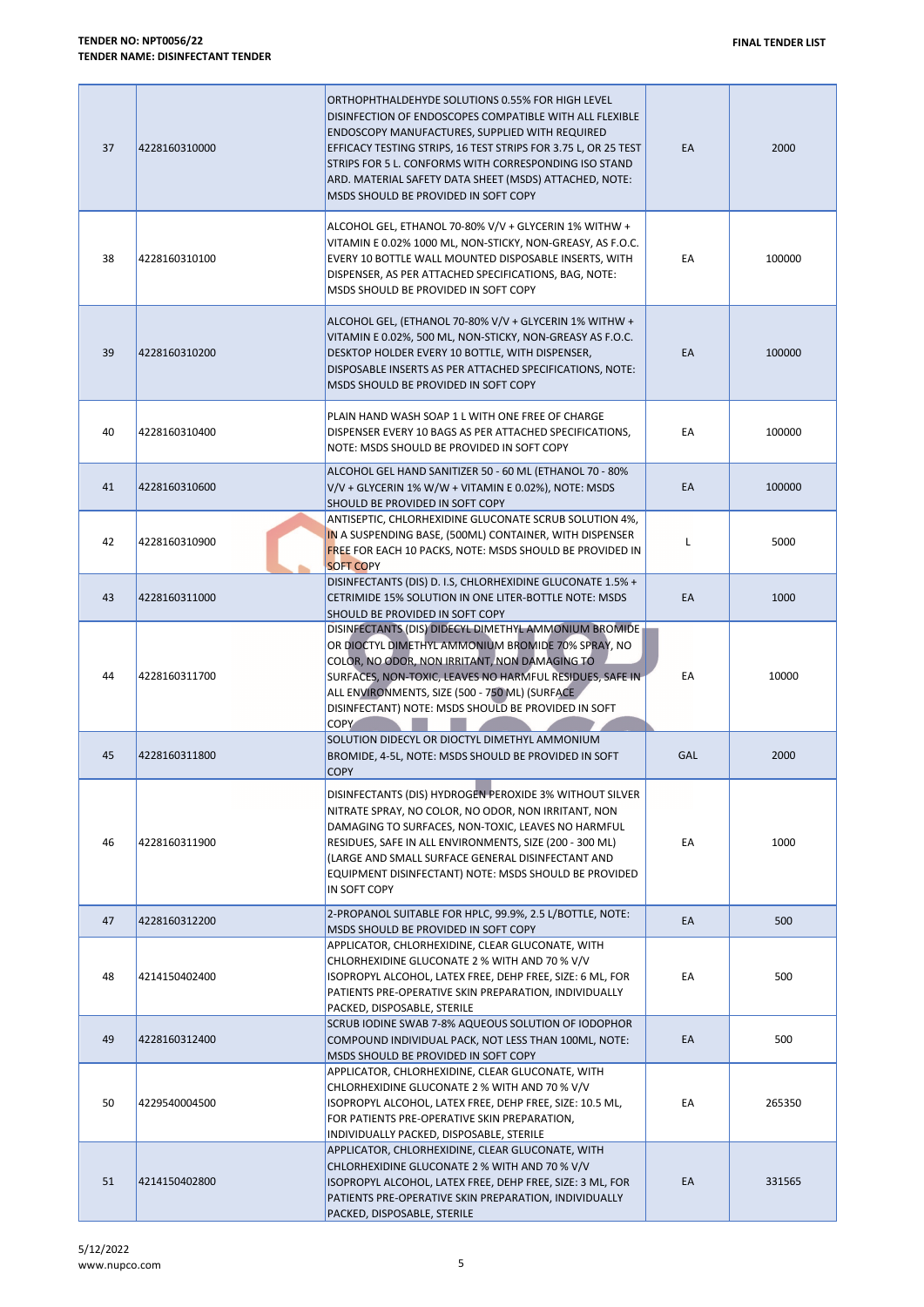| 52 | 4214150402500 | APPLICATOR, CHLORHEXIDINE, CLEAR, GLUCONATE, WITH<br>CHLORHEXIDINE GLUCONATE 2 % WITH AND 70 % V/V<br>ISOPROPYL ALCOHOL, LATEX FREE, DEHP FREE, SIZE: 26 ML, FOR<br>PATIENTS PRE-OPERATIVE SKIN PREPARATION, INDIVIDUALLY<br>PACKED, DISPOSABLE, STERILE                                                                                                                                                                                                                                                                                                                                                      | EA | 70944 |
|----|---------------|---------------------------------------------------------------------------------------------------------------------------------------------------------------------------------------------------------------------------------------------------------------------------------------------------------------------------------------------------------------------------------------------------------------------------------------------------------------------------------------------------------------------------------------------------------------------------------------------------------------|----|-------|
| 53 | 4228160312000 | DISINFECTANTS (DIS), ISOPROPYL ALCOHOL 70% SPRAY, 250 ML<br>(SMALL SURFACE DISINFECTANT), NOTE: MSDS SHOULD BE<br>PROVIDED IN SOFT COPY                                                                                                                                                                                                                                                                                                                                                                                                                                                                       | EA | 500   |
| 54 | 4228160403000 | DISINFECTANTS (DIS), CONCENTRATED QUATERNARY<br>AMMONIUM COMPOUNDS, 4TH GENERATION FOR THE<br>HOSPITAL ENVIRONMENT (FLOORS AND WALLS), COMPATIBLE<br>WITH MOST OF MATERIALS INCLUDING STAINLESS STEEL,<br>ALUMINUM, CHROME, PLASTICS, VINYL, ACRYLIC, AND GLASS,<br>WITHOUT PHENOLS OR CHLORINE, 2-5 LITERS FOR REGULATOR<br>CONSTRUCTION 10% FROM THE QUANTITY (MATCH WITH EN<br>STANDARD), NOTE: MSDS SHOULD BE PROVIDED IN SOFT COPY                                                                                                                                                                       | ВT | 1000  |
| 55 | 4228160403100 | SURFACE DISINFECTANT SPRAY, ALCOHOL-BASED 55% AND<br>ABOVE DISINFECTANT, WITH QUATERNARY AMMONIUM 4TH<br>GENERATION, AND ABOVE COMPOUNDS AS ACTIVE<br>INGREDIENTS, MAIN FIELD OF APPLICATION IS FOR THE<br>DISINFECTION OF SURFACES, AND DENTAL EQUIPMENT, READY<br>TO USE, ALDEHYDE-FREE AND PHENOL-FREE FORMULATION,<br>EFFECTIVE AGAINST BACTERIA, FUNGI AND VIRUSES (INCLUDING<br>TB, HIV/HBV, CORONAVIRUS, FLU VIS), EASILY BIODEGRADABLE,<br>QUICK ACTION TIME 30 SECOND, PACKAGE 500 ML READY TO<br>USE AND CONNECTED AS SPRAY (MATCH WITH EN STANDARD),<br>NOTE: MSDS SHOULD BE PROVIDED IN SOFT COPY | EA | 1000  |
| 56 | 4228160403200 | AIRBORNE DISINFECTANT, FOR SURFACES, DIDECYL DIMETHYL<br>AMMONIUM CHLORIDE WITH 19% ALCOHOL, SINGLE SHOT,<br>WITHOUT MACHINES/ NEBULIZER, 300 ML, NOTE: MSDS SHOULD<br>BE PROVIDED IN SOFT COPY                                                                                                                                                                                                                                                                                                                                                                                                               | EA | 2000  |
| 57 | 4228160403300 | AIRBORNE DISINFECTANT, FOR SURFACES, DIDECYL DIMETHYL<br>AMMONIUM CHLORIDE WITH 19% ALCOHOL, SINGLE SHOT,<br>WITHOUT MACHINES/ NEBULIZER, 50ML, NOTE: MSDS SHOULD<br>BE PROVIDED IN SOFT COPY                                                                                                                                                                                                                                                                                                                                                                                                                 | EA | 2000  |
| 58 | 4228160403400 | HYDROGEN PEROXIDE 1.41%, FOR AERIAL DISINFECTION,<br>SURFACE DISINFECTION AND WATER DISINFECTION, 500 ML, FOR<br>DENTAL CHAIRS COMPATIBLE WITH CHAIRS MANUFACTURES,<br>NOTE: MSDS SHOULD BE PROVIDED IN SOFT COPY                                                                                                                                                                                                                                                                                                                                                                                             | ВT | 2000  |
| 59 | 4228160403500 | LIQUID CLEANING AND DISINFECTION, QAC- FORMULATION<br>BASED ALKYLAMINES OF SENSITIVE SURFACES OF MEDICAL<br>DEVICES SUCH AS MEDICAL AND DENTAL UNITS ALCOHOL-FREE,<br>ALDEHYDE-FREE AND, EFFICACY, CONTACT TIME AND<br>CERTIFICATION BACTERICIDAL (1MIN.) INCL. TBC (5 MIN.)<br>YEASTICIDAL (1 MIN.) YEASTICIDAL (1 MIN.), SIZE 500ML, EN<br>STANDARD, NOTE: MSDS SHOULD BE PROVIDED IN SOFT COPY                                                                                                                                                                                                             | BT | 500   |
| 60 | 4228160403700 | SINGLE WIPE SURFACE, PP NON WOVEN ALCOHOL FREE<br>DISINFECTANT, WITH QUATERNARY AMMONIUM 4TH<br>GENERATION, AND ABOVE COMPOUNDS AS ACTIVE<br>INGREDIENTS, MAIN FIELD OF APPLICATION IS FOR THE<br>DISINFECTION OF SURFACES, AND DENTAL EQUIPMENT, READY<br>TO USE, ALDEHYDE-FREE AND PHENOL-FREE FORMULATION,<br>EFFECTIVE AGAINST BACTERIA, FUNGI AND VIRUSES (INCLUDING<br>TB, HIV/HBV, CORONA VIRUSES, FLU VIS), EASILY<br>BIODEGRADABLE, QUICK ACTION TIME 30 SECOND, SIZE 20 CM X<br>30CM AND ABOVE (MATCH WITH EN STANDARD), NOTE: MSDS<br>SHOULD BE PROVIDED IN SOFT COPY                              | EA | 10000 |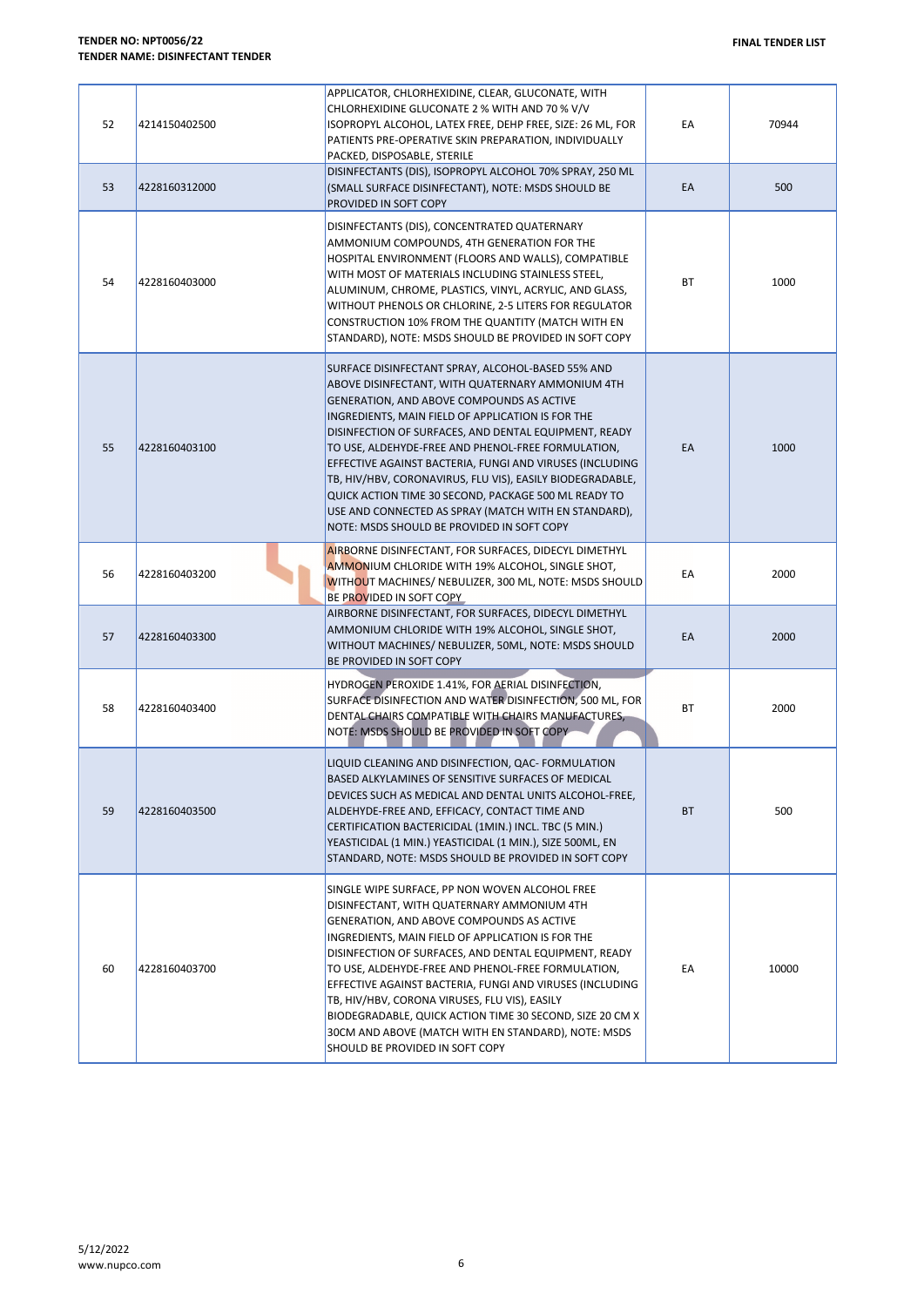| 61 | 4228160403800 | SURFACE DISINFECTANT SPRAY, ALCOHOL-BASED 55% AND<br>ABOVE DISINFECTANT, WITH QUATERNARY AMMONIUM 4TH<br>GENERATION, AND ABOVE COMPOUNDS AS ACTIVE<br>INGREDIENTS, MAIN FIELD OF APPLICATION IS FOR THE<br>DISINFECTION OF SURFACES, AND DENTAL EQUIPMENT, READY<br>TO USE, ALDEHYDE-FREE AND PHENOL-FREE FORMULATION,<br>EFFECTIVE AGAINST BACTERIA, FUNGI AND VIRUSES (INCLUDING<br>TB, HIV/HBV, CORONAVIRUS, FLU VIS), EASILY BIODEGRADABLE -<br>QUICK ACTION TIME 30 SECOND PACKAGE, NO COLOR, NO<br>ODOR, NON IRRITANT, NON DAMAGING TO SURFACES, NON-<br>TOXIC, LEAVES NO HARMFUL RESIDUES, SAFE IN ALL<br>ENVIRONMENTS, 1000 ML READY TO USE AS SPRAY (MATCH<br>WITH EN STANDARD) NOTE: MSDS SHOULD BE PROVIDED IN SOFT<br><b>COPY</b> | BT | 10000 |
|----|---------------|-----------------------------------------------------------------------------------------------------------------------------------------------------------------------------------------------------------------------------------------------------------------------------------------------------------------------------------------------------------------------------------------------------------------------------------------------------------------------------------------------------------------------------------------------------------------------------------------------------------------------------------------------------------------------------------------------------------------------------------------------|----|-------|
| 62 | 4228160403900 | SURFACE DISINFECTANT, SPRAY, STABILIZED HYDROGEN<br>PEROXIDE 5%, COLLOIDAL SILVER 0.003%, READY TO USE, NO<br>COLOR, NO ODOR, NON IRRITANT, NON DAMAGING TO<br>SURFACES, NON-TOXIC, LEAVES NO HARMFUL RESIDUES, SAFE IN<br>ALL ENVIRONMENTS, 1 L NOTE: MSDS SHOULD BE PROVIDED IN<br>SOFT COPY                                                                                                                                                                                                                                                                                                                                                                                                                                                | ВT | 2000  |
| 63 | 4228160404000 | CANISTER WIPE SURFACE, PP NON WOVEN ALCOHOL BASED 55%<br>AND ABOVE DISINFECTANT WITH QUATERNARY AMMONIUM<br>4TH GENERATION AND ABOVE COMPOUNDS AS ACTIVE<br>INGREDIENTS, MAIN FIELD OF APPLICATION IS FOR THE<br>DISINFECTION OF SURFACES, AND DENTAL EQUIPMENT, READY<br>TO USE, ALDEHYDE-FREE AND PHENOL-FREE FORMULATION,<br>EFFECTIVE AGAINST BACTERIA, FUNGI AND VIRUSES (INCLUDING<br>TB, HIV/HBV, CORONA VIRUS, FLU VIS), EASILY BIODEGRADABLE,<br>QUICK ACTION TIME 30 SECOND - 140 TO 200 TISSUE PER<br>CANISTER AND ABOVE SIZE 20 CM X 30CM AND ABOVE (MATCH<br>WITH EN STANDARD), NOTE: MSDS SHOULD BE PROVIDED IN<br><b>SOFT COPY</b>                                                                                             | EA | 2000  |
| 64 | 4228160404100 | CANISTER WIPE SURFACE, PP NON WOVEN ALCOHOL FREE<br>DISINFECTANT, WITH QUATERNARY AMMONIUM 4TH<br><b>GENERATION AND ABOVE COMPOUNDS AS ACTIVE INGREDIENTS-</b><br>MAIN FIELD OF APPLICATION IS FOR THE DISINFECTION OF<br>SURFACES, AND DENTAL EQUIPMENT - READY TO USE, ALDEHYDE-<br>FREE AND PHENOL-FREE FORMULATION - EFFECTIVE AGAINST<br>BACTERIA, FUNGI AND VIRUSES (INCLUDING TB, HIV/HBV,<br>CORONAVIRUS, FLU VIS), EASILY BIODEGRADABLE - QUICK<br>ACTION TIME 30 SECOND - 140-200 TISSUE PER CANISTER AND<br>ABOVE SIZE 20 CM X 30CM AND ABOVE (MATCH WITH EN<br>STANDARD), NOTE: MSDS SHOULD BE PROVIDED IN SOFT COPY                                                                                                              | EA | 2000  |
| 65 | 4228160404200 | DISINFECTION, CLOSER FOR NEEDLESS IV PORTS, THAT CONTAINS<br>70 % ISOPROPYL ALCOHOL (IPA) NOTE: MSDS SHOULD BE<br>PROVIDED IN SOFT COPY                                                                                                                                                                                                                                                                                                                                                                                                                                                                                                                                                                                                       | EA | 10000 |
| 66 | 4228170404700 | DISINFECTANT, N-ALKYL, N-DIMETHYL, BENZYL, AMMONIUM<br>CHLORIDE, 250 ML FOR PERINATOLOGY/ULTRASOUND<br>TRANSDUCER, HAZARDOUS MATERIAL, NO COLOR, NO ODOR,<br>NON IRRITANT, NON DAMAGING TO SURFACES, NON-TOXIC,<br>LEAVES NO HARMFUL RESIDUES, SAFE IN ALL ENVIRONMENTS,<br>NOTE: MSDS SHOULD BE PROVIDED IN SOFT COPY                                                                                                                                                                                                                                                                                                                                                                                                                        | EA | 500   |
| 67 | 4228171100100 | REMOVER, LIMESCALE, WITH PHOSPHORIC ACID, SUITABLE<br>INHIBITORS WITH DISPOSABLE EQUIPMENT 5L, NOTE: MSDS<br>SHOULD BE PROVIDED IN SOFT COPY                                                                                                                                                                                                                                                                                                                                                                                                                                                                                                                                                                                                  | EA | 2000  |
| 68 | 4229495500600 | SURFACE DISINFECTANT/ COMPATIBLE WITH MACHINE, USE FOR<br>VAPORIZATION, STABILIZED HYDROGEN PEROXIDE 5%,<br>COLLOIDAL SILVER 0.003%, READY TO USE, 3L-5L, NOTE: MSDS<br>SHOULD BE PROVIDED IN SOFT COPY                                                                                                                                                                                                                                                                                                                                                                                                                                                                                                                                       | EA | 500   |
| 69 | 4229540800800 | ANTISEPTIC, SPONGE, CONTAINS 4% CHLORHEXIDINE, SOAP<br>SOLUTION FOR PRE-OP SHOWER, MATERIAL SAFETY DATA SHEET<br>IN SOFT COPY REQUIRED, NOTE: MSDS SHOULD BE PROVIDED IN<br><b>SOFT COPY</b>                                                                                                                                                                                                                                                                                                                                                                                                                                                                                                                                                  | EA | 10000 |
| 70 | 4229540801100 | BRUSH/SPONGE SURGICAL SCRUB, WITH NAIL CLEANER, NO<br>DETERGENT, STERILE, NOTE: MSDS SHOULD BE PROVIDED IN<br>SOFT COPY                                                                                                                                                                                                                                                                                                                                                                                                                                                                                                                                                                                                                       | EA | 2000  |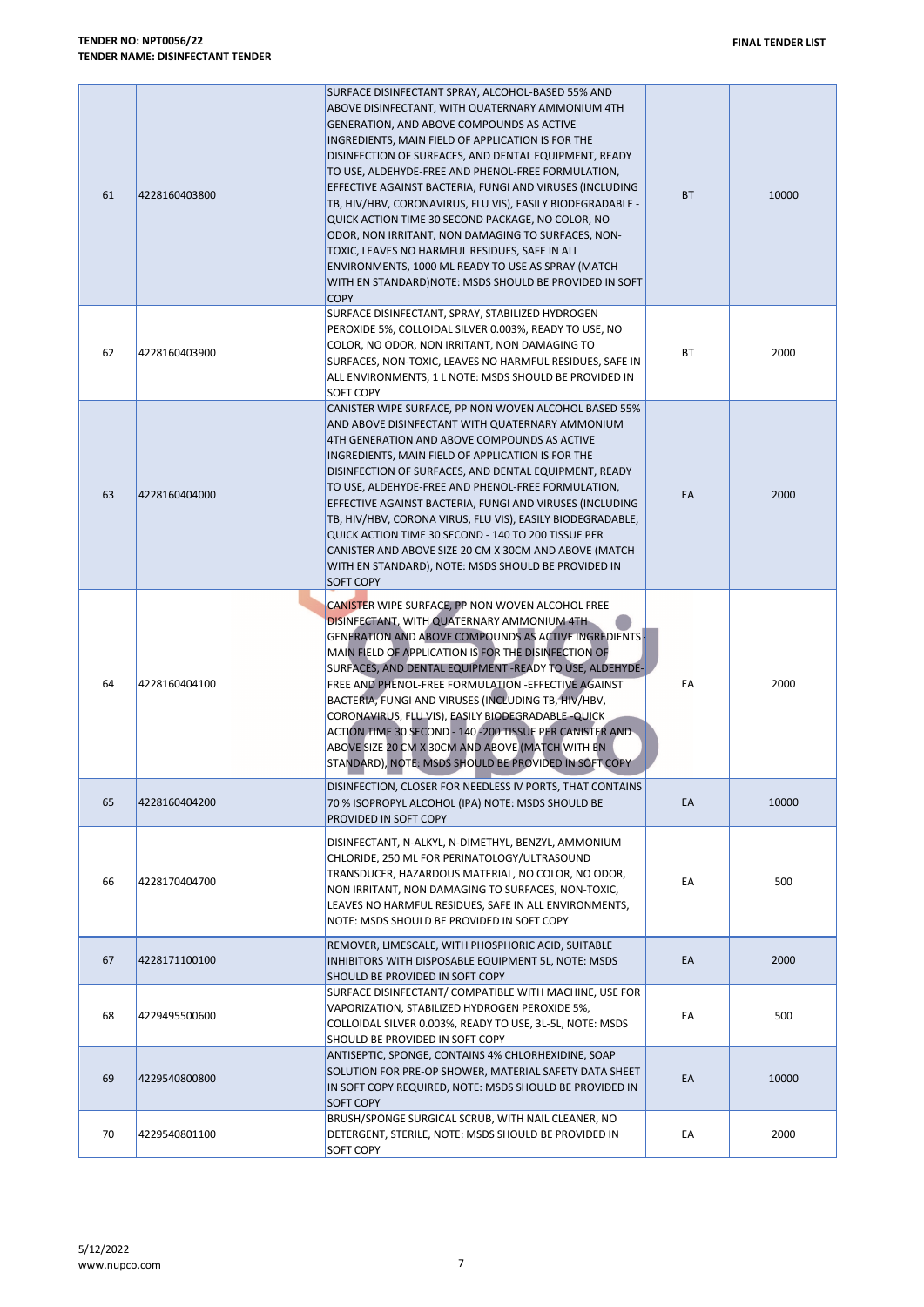| 71 | 4229542100900 | APPLICATOR, CHLORHEXIDINE, TINTED, GLUCONATE, WITH<br>CHLORHEXIDINE GLUCONATE 2 % WITH AND 70 % V/V<br>ISOPROPYL ALCOHOL, LATEX FREE, DEHP FREE, SIZE: 26 ML, FOR<br>PATIENTS PRE-OPERATIVE SKIN PREPARATION, INDIVIDUALLY<br>PACKED, DISPOSABLE, STERILE                                                                                                                                                                                                                                                                                                                                                                                                                                                                                                                                                                        | EA        | 10000  |
|----|---------------|----------------------------------------------------------------------------------------------------------------------------------------------------------------------------------------------------------------------------------------------------------------------------------------------------------------------------------------------------------------------------------------------------------------------------------------------------------------------------------------------------------------------------------------------------------------------------------------------------------------------------------------------------------------------------------------------------------------------------------------------------------------------------------------------------------------------------------|-----------|--------|
| 72 | 4229542200200 | SOLUTION, ANTISEPTIC, 2% CHLORHEXIDINE GLUCONATE, 2%<br>ISOPROPYL, HAND WASH, SIZE 1L, NOTE: MSDS SHOULD BE<br>PROVIDED IN SOFT COPY                                                                                                                                                                                                                                                                                                                                                                                                                                                                                                                                                                                                                                                                                             | ЕA        | 1000   |
| 73 | 4713150200900 | SKIN PROTECTIVE BARRIER WIPE, NON-ALCOHOL NO STING,<br>DISPOSABLE, NOTE: MSDS SHOULD BE PROVIDED IN SOFT COPY                                                                                                                                                                                                                                                                                                                                                                                                                                                                                                                                                                                                                                                                                                                    | EA        | 322749 |
| 74 | 4713150201200 | DISINFECTANT, WIPE, WITH 70% ISOPROPYL ALCOHOL,<br>APPROXIMATELY FROM 25-30 X 30CM, NON-LINTING, NOTE:<br>MSDS SHOULD BE PROVIDED IN SOFT COPY                                                                                                                                                                                                                                                                                                                                                                                                                                                                                                                                                                                                                                                                                   | ЕA        | 2000   |
| 75 | 4713180000100 | ANTISEPTIC, SURGICAL, HAND RUB, 1% CHLORHEXIDINE, IN 62 -<br>70% ETHYL ALCOHOL, 500ML, FOR WALL MOUNTED, HANDS<br>FREE DISPENSER, HAZARDOUS MATERIAL, NOTE: MSDS SHOULD<br>BE PROVIDED IN SOFT COPY                                                                                                                                                                                                                                                                                                                                                                                                                                                                                                                                                                                                                              | EA        | 11976  |
| 76 | 4713180000400 | DISINFECTANT SODIUM HYPOCHLORITE 5.25% LIQUID 5 LITER,<br>HAZARDOUS MATERIAL, NOTE: MSDS SHOULD BE PROVIDED IN<br>SOFT COPY                                                                                                                                                                                                                                                                                                                                                                                                                                                                                                                                                                                                                                                                                                      | ЕA        | 2000   |
| 77 | 4713180000500 | GLASS CLEANER, 4 L (GALLON)                                                                                                                                                                                                                                                                                                                                                                                                                                                                                                                                                                                                                                                                                                                                                                                                      | EA        | 2000   |
| 78 | 4713180000600 | HYDROCHLORIC ACID, CONCENTRATION, 65%, 2-5 L, NOTE: MSDS<br>SHOULD BE PROVIDED IN SOFT COPY                                                                                                                                                                                                                                                                                                                                                                                                                                                                                                                                                                                                                                                                                                                                      | EA        | 2000   |
| 79 | 4713180000700 | ALCOHOLIC, DISINFECTANT SPRAY SOLUTION, 70% IPA,<br>ANTISEPTIC SKIN, 200 ML, NOTE: MSDS SHOULD BE PROVIDED IN<br><b>SOFT COPY</b>                                                                                                                                                                                                                                                                                                                                                                                                                                                                                                                                                                                                                                                                                                | <b>BT</b> | 2000   |
| 80 | 4713180000900 | ANTISEPTIC, POVIDONE-IODINE 10%, WITH ANTIMICROBIC FILM-<br>FORMING WATER SOLUBLE, AQUEOUS SOLUTION, NON-<br>STAINING TO SKIN AND NATURAL FABRIC 8FL. OZ. 250ML, NOTE:<br>MSDS SHOULD BE PROVIDED IN SOFT COPY                                                                                                                                                                                                                                                                                                                                                                                                                                                                                                                                                                                                                   | ВT        | 500    |
| 81 | 4713180001200 | CLEANER, FOR DENTAL SUCTION SYSTEMS, CONCENTRATION<br>LIQUID FOR THE CLEANING AND CARE OF DENTAL ASPIRATION<br>SYSTEM. 1. DAILY USE FORMULA; PLEASANT FRESH SMELL<br>PREVENTS FOAM FORMATION PH (UNDILUTED)<br>APPROXIMATELY. 12.0, EFFECTIVE AGAINST BACTERIA, FUNGI,<br>ACTION TIME: 60MINUTES, PACKAGE: ABOUT 5 LITERS, 2.<br>PLEASANT FRESH SMELL, PREVENTS FOAM FORMATION<br>(UNDILUTED) APPROXIMATELY. 1.0, EFFECTIVE AGAINST<br>BACTERIA, FUNGI ACTION TIME: 60 MINUTES, 5% DILUTION (1<br>LITER CONCENTRATE = 20 LITERS READY TO USE SOLUTION)<br>PACKAGE, ABOUT 5 LITERS, TO BE DELIVERED WITH ALL<br>CERTIFICATES ACCORDING TO TECHNICAL CONDITIONS,<br>COMPATIBLE WITH DENTAL CHAIR COMPANY AND MATCH WITH<br>EN STANDARDS, FREE OF CHARGE DISPENSER, MEASUREMENT<br>TOOL, NOTE: MSDS SHOULD BE PROVIDED IN SOFT COPY | GAL       | 1000   |
| 82 | 4713181100100 | CONCENTRATED DETERGENT, (BOOSTER) FOR LAUNDRY<br>AUTOMATIC LOADING SYSTEM, 30L, NOTE: MSDS SHOULD BE<br>PROVIDED IN SOFT COPY                                                                                                                                                                                                                                                                                                                                                                                                                                                                                                                                                                                                                                                                                                    | EA        | 500    |
| 83 | 4713181100200 | DETERGENT, FOR LAUNDRY AUTOMATIC LOADING SYSTEM, 30L,<br>NOTE: MSDS SHOULD BE PROVIDED IN SOFT COPY                                                                                                                                                                                                                                                                                                                                                                                                                                                                                                                                                                                                                                                                                                                              | EA        | 500    |
| 84 | 4713181100300 | SOFTENER LIQUID, FOR LAUNDRY AUTOMATIC LOADING SYSTEM,<br>30L, NOTE: MSDS SHOULD BE PROVIDED IN SOFT COPY                                                                                                                                                                                                                                                                                                                                                                                                                                                                                                                                                                                                                                                                                                                        | EA        | 500    |
| 85 | 4810181900700 | ALCOHOL GEL, (ETHANOL 70-80% V/V + GLYCERIN 1% WITHW +<br>VITAMIN E 0.02% WITH 10% OF TOTAL QUANTITY AS F.O.C. BED<br>MOUNTED, 1 LITER, DISPOSABLE, PLASTIC BOTTLE, INSERTS AS<br>PER ATTACHED SPECIFICATIONS, NOTE: MSDS SHOULD BE<br>PROVIDED IN SOFT COPY                                                                                                                                                                                                                                                                                                                                                                                                                                                                                                                                                                     | EA        | 500    |
| 86 | 5110270701600 | HAND SOAP, WATER-BASED HAND SOAP WITH QUATERNARY<br>AMMONIUM COMPOUNDS AS ACTIVE INGREDIENTS -READY TO<br>USE, ALDEHYDE-FREE AND PHENOL-FREE FORMULATION,<br>EFFECTIVE AGAINST BACTERIA, FUNGI AND VIRUSES (INCLUDING<br>TB, HIV/HBV) - EASILY BIODE TO BE DELIVERED WITH ALL<br>CERTIFICATES ACCORDING TO TECHNICAL CONDITIONS, PACKAGE<br>1000 ML. BOTTLE X 6 WITH DISPOSABLE INSERT, NOTE: MSDS<br>SHOULD BE PROVIDED IN SOFT COPY                                                                                                                                                                                                                                                                                                                                                                                            | EA        | 2000   |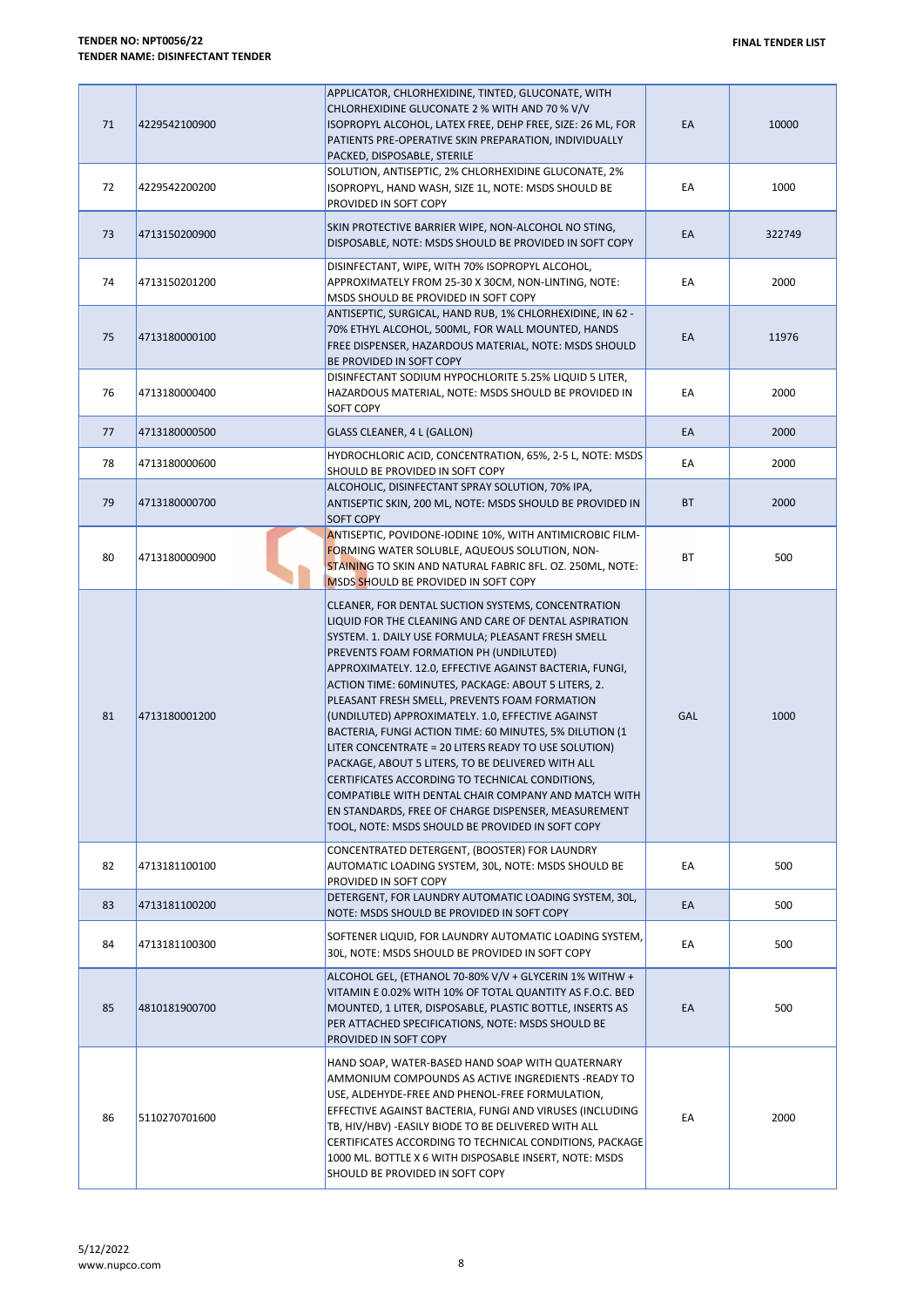| 87 | 5110270702200 | CLEANER, FOR DENTAL SUCTION SYSTEMS, CONCENTRATION<br>LIQUID FOR THE CLEANING AND CARE OF DENTAL ASPIRATION<br>SYSTEM, 1. WEEKLY USE FORMULA, PLEASANT FRESH SMELL<br>PREVENTS FOAM FORMATION PH (UNDILUTED)<br>APPROXIMATELY. 12.0, EFFECTIVE AGAINST BACTERIA, FUNGI<br>ACTION TIME: 60 MINUTES; PACKAGE: ABOUT 5 LITERS.<br>PLEASANT FRESH SMELL; PREVENTS FOAM FORMATION,<br>HI104IGH PH NOT LESS THAN 9 (UNDILUTED) APPROXIMATELY.<br>1.0 EFFECTIVE AGAINST BACTERIA, FUNGI ACTION TIME: 60<br>MINUTES; 5% DILUTION (1 LITER CONCENTRATE = 20 LITERS<br>READY TO USE SOLUTION) PACKAGE: ABOUT 5 LITER, TO BE<br>DELIVERED WITH ALL CERTIFICATES ACCORDING TO TECHNICAL<br>CONDITIONS, FREE OF CHARGE DISPENSER, MEASUREMENT | EA        | 2000 |
|----|---------------|----------------------------------------------------------------------------------------------------------------------------------------------------------------------------------------------------------------------------------------------------------------------------------------------------------------------------------------------------------------------------------------------------------------------------------------------------------------------------------------------------------------------------------------------------------------------------------------------------------------------------------------------------------------------------------------------------------------------------------|-----------|------|
|    |               | TOOL, EN STANDARD, NOTE: MSDS SHOULD BE PROVIDED IN<br><b>SOFT COPY</b>                                                                                                                                                                                                                                                                                                                                                                                                                                                                                                                                                                                                                                                          |           |      |
| 88 | 5110270702300 | ACTIVE LONG LASTING DISINFECTANT EFFECT AGAINST BACTERIA<br>AND FUNGI. EFFECTIVE AGAINST ALGAE AND LIME DEPOSITS AND<br>PREVENT LIMESCALE FORMATION WHEN WARMING WATER OR<br>AFTER WATER COOL DOWN, NON-FOAMING. FRESH MINT<br>FLAVOR, BIO DEGRADABLE ACCORDING TO CLASSIFICATION BY<br>THE OECD (ORGANIZATION FOR ECONOMIC COOPERATION AND<br>DEVELOPMENT, GERMANY) CPH (UNDILUTED) APPROX. 6.0 1% (1<br>LITER CONCENTRATE = 100 LITERS READY TO USE SOLUTION)<br>PACKAGE: 1 LITER BOTTLE X 4 DENTAL-WATER-LINE<br>DECONTAMINATION FOR DENTAL TREATMENT CENTERS. TO BE<br>DELIVERED WITH ALL CERTIFICATES ACCORDING TO TECHNICAL<br>CONDITION, NOTE: MSDS SHOULD BE PROVIDED IN SOFT COPY                                       | ЕA        | 2000 |
| 89 | 5110271301100 | ANTISEPTIC, SKIN ANTISEPTIC, ALCOHOLIC POVIDONE IODINE,<br>CONTAINS 10% POVIDONE IODINE, IN 200-300 ML BOTTLE, NOTE:<br>MSDS SHOULD BE PROVIDED IN SOFT COPY                                                                                                                                                                                                                                                                                                                                                                                                                                                                                                                                                                     | <b>BT</b> | 2000 |
| 90 | 4228160405100 | SURFACE DISINFECTANT CLEANER FOR FLOOR, WATER-BASED<br>DISINFECTANT CLEANER WITH QUATERNARY AMMONIUM 4TH<br>GENERATION COMPOUNDS AS ACTIVE INGREDIENTS, CONTAINS<br>SURFACE ACTIVE AGENTS FOR ITS CLEANING PROPERTIES.<br>CONCENTRATED, ALDEHYDE-FREE AND PHENOL-FREE<br>FORMULATION - EFFECTIVE AGAINST BACTERIA, FUNGI AND<br>VIRUSES (INCLUDING HIV/HBV). EASILY BIODEGRADABLE -SAFE-<br>TO USE-ACTION TIME OF 5 - 60 MINUTES. PACKAGE, 5 LITER X 4 +<br>1 LITER DOSAGE BOTTLE X 2, NOTE: MSDS SHOULD BE PROVIDED<br>IN SOFT COPY                                                                                                                                                                                             | GAL       | 500  |
| 91 | 5147150500100 | SURFACE DISINFECTANT CLEANER FOR FLOOR, WATER-BASED<br>DISINFECTANT CLEANER WITH QUATERNARY AMMONIUM 5TH<br>GENERATION COMPOUNDS AS ACTIVE INGREDIENTS, CONTAINS<br>SURFACE ACTIVE AGENTS FOR ITS CLEANING PROPERTIES.<br>CONCENTRATED, ALDEHYDE-FREE AND PHENOL-FREE<br>FORMULATION - EFFECTIVE AGAINST BACTERIA, FUNGI AND<br>VIRUSES (INCLUDING HIV/HBV). EASILY BIODEGRADABLE -SAFE<br>TO USE-ACTION TIME OF 5 - 60 MINUTES. PACKAGE, 5 LITER X 4 +<br>1 LITER DOSAGE BOTTLE X 2, NOTE: MSDS SHOULD BE PROVIDED<br>IN SOFT COPY                                                                                                                                                                                              | EA        | 2000 |
| 92 | 5147350300100 | SURFACE DISINFECTANT, STABILIZED HYDROGEN PEROXIDE 5%<br>COLLOIDAL SILVER 0.003%, READY TO USE, NO COLOR, NO ODOR,<br>NON IRRITANT, NON DAMAGING TO SURFACES, NON-TOXIC,<br>LEAVES NO HARMFUL RESIDUES, SAFE IN ALL ENVIRONMENTS,<br>SIZE 500 ML, NOTE: MSDS SHOULD BE PROVIDED IN SOFT COPY                                                                                                                                                                                                                                                                                                                                                                                                                                     | EA        | 2000 |
| 93 | 4713180001300 | LIQUID FOR DECONTAMINATION AND PREVENTION OF BIOFILM<br>FORMATION IN WATERLINE OF MEDICAL AND DENTAL CHAIRS<br>DURING UNUSED OF UNITS (WEEKEND ) SIZE 1-1.5L, NOTE: MSDS<br>SHOULD BE PROVIDED IN SOFT COPY                                                                                                                                                                                                                                                                                                                                                                                                                                                                                                                      | BT        | 1000 |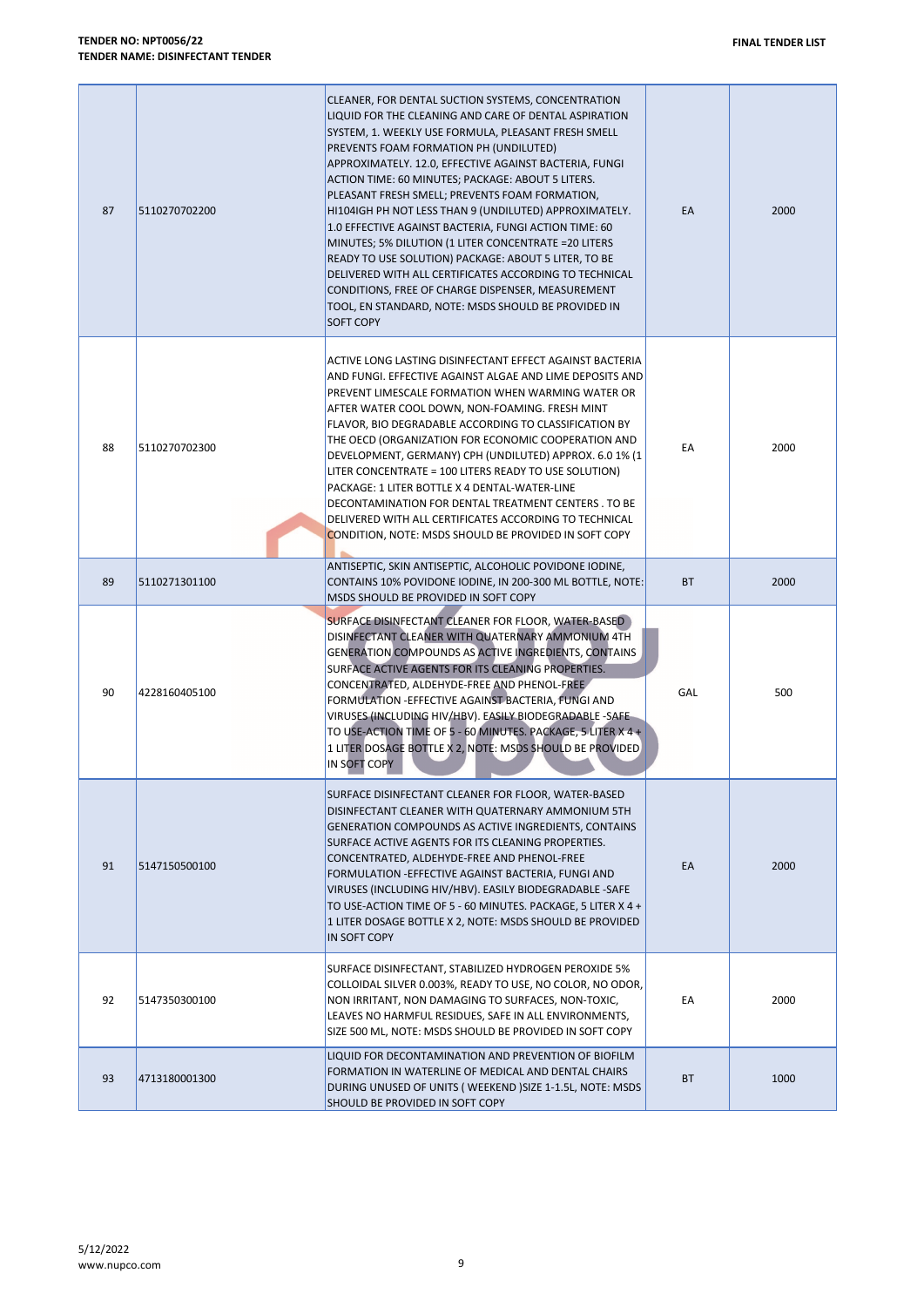| 94  | 4228160404300 | SINGLE WIPE SURFACE, PP NON WOVEN ALCOHOL-BASED<br>DISINFECTANT, MAIN FIELD OF APPLICATION IS FOR THE<br>DISINFECTION OF SURFACES, AND DENTAL EQUIPMENT, READY<br>TO USE, ALDEHYDE-FREE AND PHENOL-FREE FORMULATION,<br>EFFECTIVE AGAINST BACTERIA, FUNGI AND VIRUSES (INCLUDING<br>TB, HIV/HBV, CORONA VIRUSES, FLU VIS), EASILY<br>BIODEGRADABLE, QUICK ACTION TIME 30 SECOND, SIZE 20 CM X<br>30CM AND ABOVE (MATCH WITH EN STANDARD), NOTE: MSDS<br>SHOULD BE PROVIDED IN SOFT COPY                                                                                                                                | EA         | 10000  |
|-----|---------------|------------------------------------------------------------------------------------------------------------------------------------------------------------------------------------------------------------------------------------------------------------------------------------------------------------------------------------------------------------------------------------------------------------------------------------------------------------------------------------------------------------------------------------------------------------------------------------------------------------------------|------------|--------|
| 95  | 4229540800600 | BRUSH / SPONGE, SURGICAL, WITH 4% CHLORHEXIDINE<br>GLUCONATE, STERILE, NOTE: MSDS SHOULD BE PROVIDED IN<br><b>SOFT COPY</b>                                                                                                                                                                                                                                                                                                                                                                                                                                                                                            | EA         | 177700 |
| 96  | 4229540800500 | BRUSH, SURGICAL HAND SCRUB / BRUSH, WITH 7.5% POVIDONE<br>IODINE, DISPOSABLE, STERILE, NOTE: MSDS SHOULD BE<br>PROVIDED IN SOFT COPY                                                                                                                                                                                                                                                                                                                                                                                                                                                                                   | EA         | 235200 |
| 97  | 4214160104800 | KIT, EBOLA, LARGE SIZE, CONTAINS: TWO PAIRS, POWDER FREE,<br>NITRILE GLOVES, MEDIUM, MASK, N95, SMALL, MASK, N95,<br>REGULAR, COVERALLS, MEDIUM, PAI R, FULL COVERAGE, BOOT,<br>FACE SHIELD, ANTIFOG, SURGICAL MASK, QACS, OR ALCOHOL<br>WIPES, NOTE: MSDS SHOULD BE PROVIDED IN SOFT COPY                                                                                                                                                                                                                                                                                                                             | EA         | 500    |
| 98  | 4214160104900 | KIT, EBOLA, MEDIUM, SIZE: CONTAINS: TWO PAIRS, POWDER<br>FREE, NITRILE GLOVES, LARGE, MASK, N95, SMALL, MASK, N95,<br>REGULAR, COVERALLS, LARGE, PAIR, FULL COVERAGE BOOT,<br>FACE SHIELD, ANTIFOG, SURGICAL, MASK, QACS, OR ALCOHOL<br>WIPES, NOTE: MSDS SHOULD BE PROVIDED IN SOFT COPY                                                                                                                                                                                                                                                                                                                              | EA         | 500    |
| 99  | 4213161600700 | KIT, EBOLA, X-LARGE SIZE, CONTAINS: TWO PAIRS, POWDER<br>FREE, NITRILE GLOVES, MEDIUM, MASK, N95, SMALL, MASK, N95,<br>REGULAR, COVERALLS, MEDIUM, PAIR, FULL COVERAGE, BOOT,<br>FACE SHIELD, ANTIFOG, SURGICAL MASK, QACS, OR ALCOHOL<br>WIPES, NOTE: MSDS SHOULD BE PROVIDED IN SOFT COPY                                                                                                                                                                                                                                                                                                                            | <b>KIT</b> | 500    |
| 100 | 4214160105000 | KIT, EBOLA, SMALL, SIZE: CONTAINS: TWO PAIRS, POWDER FREE,<br>NITRILE GLOVES, SMALL, MASK, N95, SMALL, MASK, N95,<br>REGULAR, COVERALLS, SMALL, PAIR, FULL COVERAGE BOOT,<br>FACE SHIELD, ANTIFOG, SURGICAL, MASK, QACS, OR ALCOHOL<br>WIPES, NOTE: MSDS SHOULD BE PROVIDED IN SOFT COPY                                                                                                                                                                                                                                                                                                                               | EA         | 500    |
| 101 | 4214160103400 | KIT, PREP O.R. SCRUB, WITH CSR WRAPPED, 2 BLOTTING<br>TOWELS, 2 ABSORBENT TOWELS, 2 COTTON TIP APPLICATORS, 6<br>WING SCRUB SPONGES, 3 8 INCHES LOLLIPOP SPONGES, 1 (4)<br>OUNCE) T POVIDONE/IODINE SOLUTION 7.5%, 1 (4 OUNCE) T<br>POVIDONE / IODINE SCRUB10%, 3 COMP TRAY, STERILE, NOTE:<br>MSDS SHOULD BE PROVIDED IN SOFT COPY                                                                                                                                                                                                                                                                                    | EA         | 8820   |
| 102 | 4227201101300 | SET, SPILL PACK BODY FLUID (BLOOD, URINE AND VOMIT), NON-<br>STERILE GOWN, NON POWDERED LATEX OR VINYL GLOVES, FACE<br>SHIELD (SINGLE-USE), SCOOP AND SCRAPER, PAPER TOWELS,<br>WASTE BAG (NOT LESS THAN 80 MICRON THICKNESS, YELLOW<br>WITH BIOHAZARD LABEL, 50 GM SUPER ABSORBENT GRANULES,<br>NADCC, CHLORINE TABLETS 2.5GM, WITH BOTTLE FOR DILUTION,<br>EASY TO FOLLOW ILLUSTRATED INSTRUCTIONS ON PACK, ALL<br>CONTENT ARE ENCLOSED IN PLASTIC BAG, SECURED, SINGLE -<br>USE, WITH BIOHAZARD LABEL, AND BLOOD SPILL KIT CLEARLY<br>WRITTEN ON THE BAG, DISPOSABLE, NOTE: MSDS SHOULD BE<br>PROVIDED IN SOFT COPY | EA         | 8985   |
| 103 | 5313160800100 | SOAP DEODORANT 1 OUNCE BAR                                                                                                                                                                                                                                                                                                                                                                                                                                                                                                                                                                                             | EA         | 254000 |
| 104 | 4229542103100 | APPLICATOR, DISINFECTANT, SURGICAL, PREP, 6 ML WITH 0.7%<br>IODINE, AND 70-74% ALCOHOL, HAZARDOUS MATERIAL-<br>MATERIAL SAFETY DATA SHEET IS REQUIRED ON DELIVERY OF<br>PRODUCT IN SOFT COPY, STERILE                                                                                                                                                                                                                                                                                                                                                                                                                  | EA         | 92788  |
| 105 | 5110270703200 | SOLUTION, CHLORHEXIDINE, 100 ML SACHET OF AN AQUEOUS<br>SOLUTION, OF CHLORHEXIDINE GLUCONATE BP 0.05%, FOR<br>EXTERNAL USE, STERILE, NOTE: MSDS SHOULD BE PROVIDED IN<br><b>SOFT COPY</b>                                                                                                                                                                                                                                                                                                                                                                                                                              | EA         | 500    |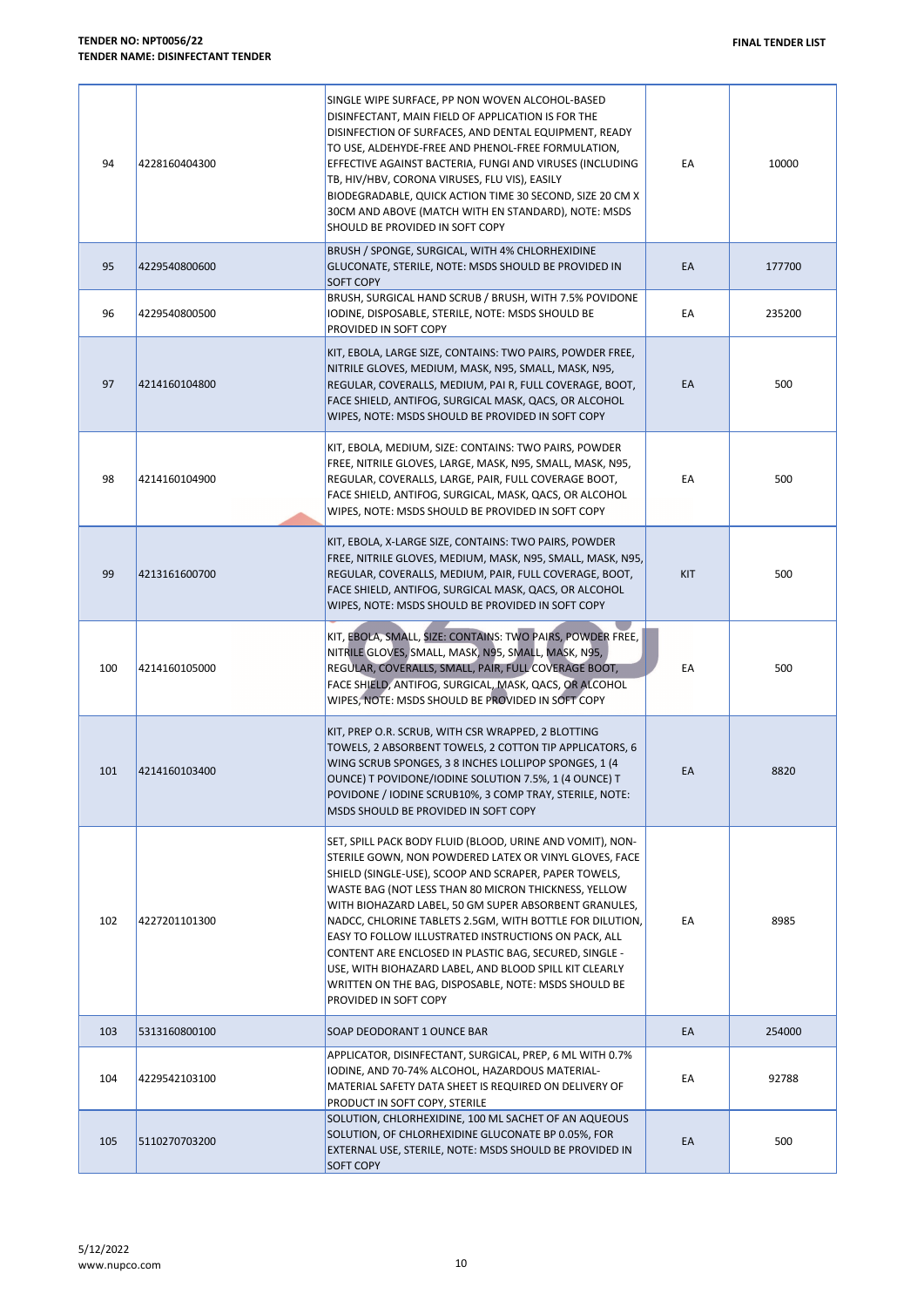| 106 | 5110270700900 | SWAB STICKS, IMPREGNATED WITH 70% ISOPROPYL AND 2%<br>CHLORHEXIDINE FOR CENTRAL LINE INSERTION: SWAB STICKS<br>ARE A WETTED NON-WOVEN PAD ADHERED TO A PLASTIC STICK<br>WHICH IS USED TO SANITIZE THE SKIN, INDIVIDUALLY SEALED IN<br>EASY-TEAR PACK ETS, DISPOSABLE, STERILE, NOTE: MSDS<br>SHOULD BE PROVIDED IN SOFT COPY                                                                                                                                                                                             | EA | 861855  |
|-----|---------------|--------------------------------------------------------------------------------------------------------------------------------------------------------------------------------------------------------------------------------------------------------------------------------------------------------------------------------------------------------------------------------------------------------------------------------------------------------------------------------------------------------------------------|----|---------|
| 107 | 5110270701300 | SWAB, IMPREGNATED IN 70% ISOPROPYL ALCOHOL AND 2%<br>CHLOROHEXIDINE, SIZE: NOT LESS THAN 4 X 4 CM, DISPOSABLE,<br>STERILE, NOTE: MSDS SHOULD BE PROVIDED IN SOFT COPY                                                                                                                                                                                                                                                                                                                                                    | EA | 1000    |
| 108 | 5110270700500 | SWAB, STICK, 0.5 % CHLORHEXIDINE GLUCONATE, AND 70%<br>ISOPROPYL ALCOHOL, ANTIMICROBIAL, PREPARED ON A PLASTIC<br>STICK, PER SINGLE POUCH, POLYMER, INDIVIDUALLY PACKAGED,<br>SCENT FREE, DISPOSABLE, STERILE, NOTE: MSDS SHOULD BE<br>PROVIDED IN SOFT COPY                                                                                                                                                                                                                                                             | EA | 270000  |
| 109 | 5110270700700 | SWAB, STICK, 2% CHLORHEXIDINE + 70% ALCOHOL,<br>ANTIMICROBIAL, PREPARED ON A PLASTIC STICK, SINGLE UNIT<br>DOSE, POLYMER, INDIVIDUALLY PACKAGED, SCENT FREE,<br>DISPOSABLE, STERILE, NOTE: MSDS SHOULD BE PROVIDED IN<br><b>SOFT COPY</b>                                                                                                                                                                                                                                                                                | EA | 500     |
| 110 | 5110270703400 | SWAB, STICKS, POVIDONE-IODINE, SATURATED, WITH 10%<br>POVIDONE-IODINE, (POVIDONE-IODINE SOLUTION USP), 10 CM<br>LONG, INDIVIDUALLY PACKED, DISPOSABLE, STERILE, NOTE:<br>MSDS SHOULD BE PROVIDED IN SOFT COPY                                                                                                                                                                                                                                                                                                            | EA | 844894  |
| 111 | 5110270701100 | SWAB, STICKS, SATURATED, WITH 70% ISOPROPYL ALCOHOL, 10<br>CM LONG, INDIVIDUALLY PACKED, DISPOSABLE, STERILE, NOTE:<br>MSDS SHOULD BE PROVIDED IN SOFT COPY                                                                                                                                                                                                                                                                                                                                                              | EA | 225720  |
| 112 | 4713150200800 | WIPES, ALCOHOL FREE, IMPREGNATED WITH AMMONIUM<br>CHLORIDE, NOT CAUSING ANY SERVICE DAMAGE, CE MARK / FDA<br>APPROVAL, EFFECTIVE AGAINST BACTERIAL, VIRUS, FUNGAL,<br>50/PACKET, NOTE: MSDS SHOULD BE PROVIDED IN SOFT COPY                                                                                                                                                                                                                                                                                              | EA | 915075  |
| 113 | 4713150201900 | WIPES, ALCOHOL FREE, IMPREGNATED WITH AMMONIUM<br>CHLORIDE, NOT CAUSING ANY SERVICE DAMAGE, CE MARK / FDA<br>APPROVAL, EFFECTIVE AGAINST BACTERIAL, VIRUS, FUNGAL, SIZE<br>20 X 30 CM AND ABOVE CANISTER, NOTE: MSDS SHOULD BE<br>PROVIDED IN SOFT COPY                                                                                                                                                                                                                                                                  | EA | 1015000 |
| 114 | 5110271000200 | WIPES, BACTERICIDAL, SATURATED, WITH A 70 % W SOLUTION<br>OF ISOPROPYL ALCOHOL BP, FOR THE DISINFECTION OF HARD<br>SURFACES, SIZE: 13X 18 +/-2 CM, PACKING: 100 WIPES CAN,<br>DISPOSABLE, STERILE, NOTE: MSDS SHOULD BE PROVIDED IN<br><b>SOFT COPY</b>                                                                                                                                                                                                                                                                  | EA | 5298200 |
| 115 | 4713150201700 | WIPES, FOR BATHING, WATERLESS NON PERFUMED : WIPES FOR<br>BATHING OF PATIENTS, NOT LESS THAN 8 WIPES PER POUCH AND<br>EACH WIPES NOT LESS THAN 33 X 22 CM, FABRIC RESISTANT TO<br>TEARING AND LINTING, NOT LESS THAN 100GMS, LATEX,<br>LANOLIN, EDTA, METHYLLISOTHIAZOLINON /<br>METHYLCHLOROISOTHIAZOLINONE, ETHANOL AND PROPANOL<br>TYPE ALCOHOL AND DETERGENT FREE, DERMATOLOGICALLY<br>APPROVED AND BALANCED TO SKIN PH AND PROVEN TO<br>MOISTURIZE SKIN NON ALLERGIC, NOTE: MSDS SHOULD BE<br>PROVIDED IN SOFT COPY | EA | 18000   |
| 116 | 4214150400500 | APPLICATOR, CHLORHEXIDINE, CLEAR GLUCONATE, WITH<br>CHLORHEXIDINE GLUCONATE 2 % WITH 70 % V/V ISOPROPYL<br>ALCOHOL, LATEX FREE, DEHP FREE, SIZE: 1 ML FOR PATIENTS PRE-<br>OPERATIVE SKIN PREPARATION, INDIVIDUALLY PACKED,<br>DISPOSABLE, STERILE                                                                                                                                                                                                                                                                       | EA | 500     |
| 117 | 4214150405500 | APPLICATOR, CHLORHEXIDINE, CLEAR, GLUCONATE, WITH<br>CHLORHEXIDINE GLUCONATE 0.5 % WITH AND 70 % V/V<br>ISOPROPYL ALCOHOL, LATEX FREE, DEHP FREE, SIZE: 10.5ML, FOR<br>PATIENTS PRE-OPERATIVE SKIN PREPARATION, INDIVIDUALLY<br>PACKED, DISPOSABLE, STERILE                                                                                                                                                                                                                                                              | EA | 500     |
| 118 | 4214150405600 | APPLICATOR, CHLORHEXIDINE, CLEAR, GLUCONATE, WITH<br>CHLORHEXIDINE GLUCONATE 0.5 % WITH AND 70 % V/V<br>ISOPROPYL ALCOHOL, LATEX FREE, DEHP FREE, SIZE: 6 ML, FOR<br>PATIENTS PRE-OPERATIVE SKIN PREPARATION, INDIVIDUALLY<br>PACKED, DISPOSABLE, STERILE                                                                                                                                                                                                                                                                | EA | 500     |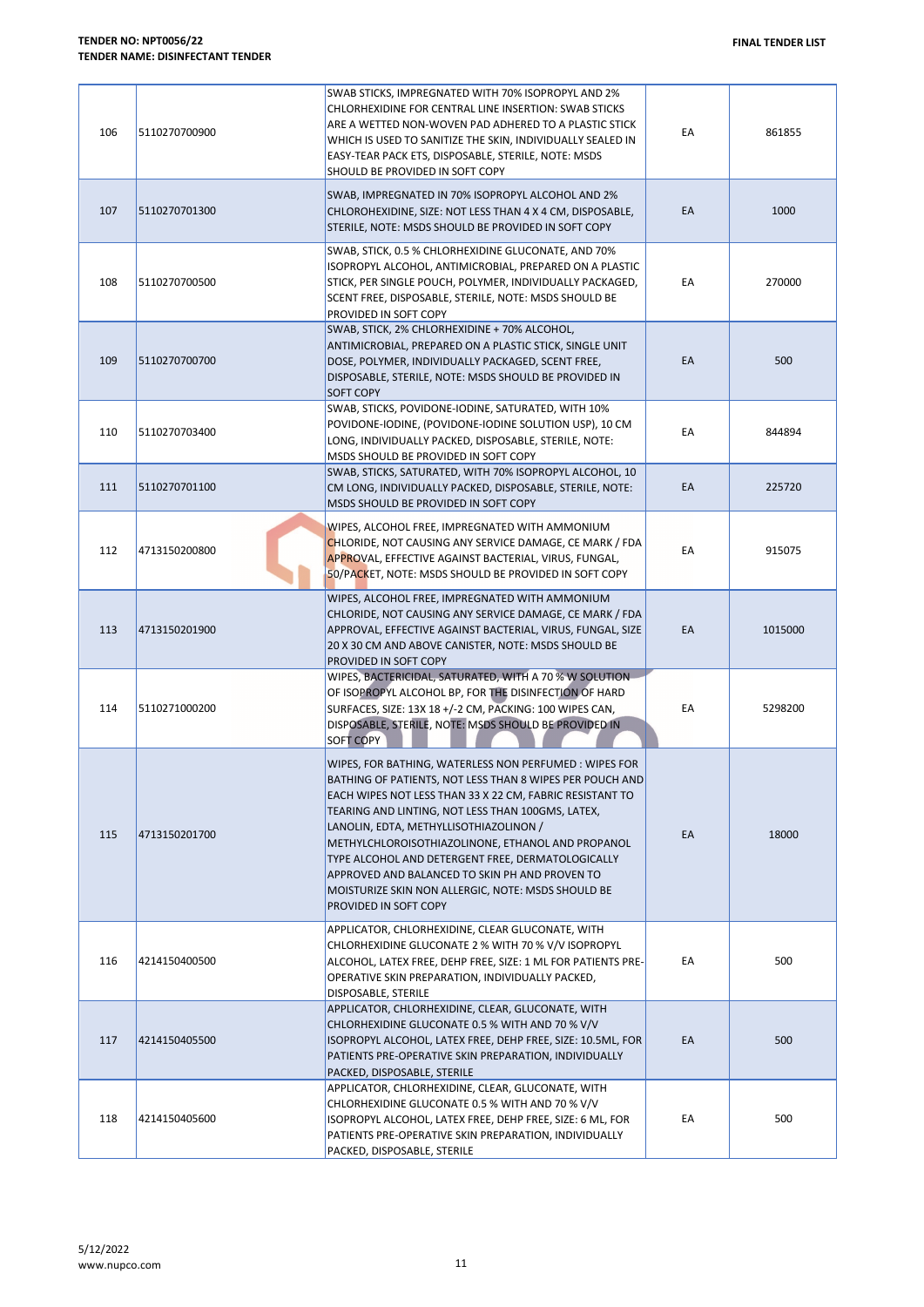| 119 | 4111620000800 | APPLICATOR, CHLORHEXIDINE, CLEAR, GLUCONATE, WITH<br>CHLORHEXIDINE GLUCONATE 0.5 % WITH AND 70 % V/V<br>ISOPROPYL ALCOHOL, LATEX FREE, DEHP FREE, SIZE: 3ML, FOR<br>PATIENTS PRE-OPERATIVE SKIN PREPARATION, INDIVIDUALLY<br>PACKED, DISPOSABLE, STERILE                                                                                                                                                                                                                                                                                                                                                                                                                                                                                                                                                                                                                                                                                                                                                                                                                                                                                                      | EA | 500   |
|-----|---------------|---------------------------------------------------------------------------------------------------------------------------------------------------------------------------------------------------------------------------------------------------------------------------------------------------------------------------------------------------------------------------------------------------------------------------------------------------------------------------------------------------------------------------------------------------------------------------------------------------------------------------------------------------------------------------------------------------------------------------------------------------------------------------------------------------------------------------------------------------------------------------------------------------------------------------------------------------------------------------------------------------------------------------------------------------------------------------------------------------------------------------------------------------------------|----|-------|
| 120 | 4214150405700 | APPLICATOR, CHLORHEXIDINE, CLEAR, GLUCONATE, WITH<br>CHLORHEXIDINE GLUCONATE 1% WITH AND 70 % V/V ISOPROPYL<br>ALCOHOL, LATEX FREE, DEHP FREE, SIZE: 10.5ML, FOR PATIENTS<br>PRE-OPERATIVE SKIN PREPARATION, INDIVIDUALLY PACKED,<br>DISPOSABLE, STERILE                                                                                                                                                                                                                                                                                                                                                                                                                                                                                                                                                                                                                                                                                                                                                                                                                                                                                                      | EA | 500   |
| 121 | 4214150405800 | APPLICATOR, CHLORHEXIDINE, CLEAR, GLUCONATE, WITH<br>CHLORHEXIDINE GLUCONATE 1% WITH AND 70 % V/V ISOPROPYL<br>ALCOHOL, LATEX FREE, DEHP FREE, SIZE: 6 ML, FOR PATIENTS PRE-<br>OPERATIVE SKIN PREPARATION, INDIVIDUALLY PACKED,<br>DISPOSABLE, STERILE                                                                                                                                                                                                                                                                                                                                                                                                                                                                                                                                                                                                                                                                                                                                                                                                                                                                                                       | EA | 500   |
| 122 | 4111620000900 | APPLICATOR, CHLORHEXIDINE, CLEAR, GLUCONATE, WITH<br>CHLORHEXIDINE GLUCONATE 1 % WITH AND 70 % V/V<br>ISOPROPYL ALCOHOL, LATEX FREE, DEHP FREE, SIZE: 3ML, FOR<br>PATIENTS PRE-OPERATIVE SKIN PREPARATION, INDIVIDUALLY<br>PACKED, DISPOSABLE, STERILE                                                                                                                                                                                                                                                                                                                                                                                                                                                                                                                                                                                                                                                                                                                                                                                                                                                                                                        | EA | 500   |
| 123 | 4214150404700 | APPLICATOR, WITH IODINE 10 % AND 70 % V/V ISOPROPYL<br>ALCOHOL, LATEX FREE, DEHP FREE, SIZE: 3 ML, FOR PATIENTS PRE-<br>OPERATIVE SKIN PREPARATION, INDIVIDUALLY PACKED,<br>DISPOSABLE, STERILE                                                                                                                                                                                                                                                                                                                                                                                                                                                                                                                                                                                                                                                                                                                                                                                                                                                                                                                                                               | EA | 20000 |
| 124 | 4214160103600 | DISINFECTANT CAP WITH 2% CHLORHEXIDINE AND 70%<br>ALCOHOL, FOR DISINFECTION OF HUBS AND CONNECTION<br>PORTS, INDIVIDUALLY PACKAGED, STERILE, NOTE: MSDS SHOULD<br>BE PROVIDED IN SOFT COPY                                                                                                                                                                                                                                                                                                                                                                                                                                                                                                                                                                                                                                                                                                                                                                                                                                                                                                                                                                    | EА | 50000 |
| 125 | 4214150401200 | SWAB STICKS, 10% POVIDONE-IODINE, 3 PER PACK, COTTON TIP,<br>NOTE: MSDS SHOULD BE PROVIDED IN SOFT COPY                                                                                                                                                                                                                                                                                                                                                                                                                                                                                                                                                                                                                                                                                                                                                                                                                                                                                                                                                                                                                                                       | EA | 2000  |
| 126 | 4214150300200 | WIPES, BARRIER PROTECTION CLOTH FOR THE SKIN FROM<br>BODILY FLUIDS (URINE AND FECES), 10% ACTIVE INGREDIENTS (4%<br>DIMETHICONE AND 6% LIQUID PARAFFIN), CLOTH PROVIDE SOAP<br>AND WATER FREE CLEANSING, SOOTHING, MOISTURIZING, ANTI-<br>PRURITIC, ANTI-BACTERIAL AND DEODORIZING BENEFITS TO THE<br>SKIN. CLOTH CONTAINS GLYCERIN, WITCH HAZEL AND<br>CHAMOMILE EXTRACTS. WIPES ARE PARABEN, MIT, ALCOHOL<br>AND LANOLIN FREE. BALANCED TO SKIN PH 5.5, CAN BE USED BY<br>MALES AND FEMALES FROM AGE OF 3 MONTHS. EACH WIPE NOT<br>LESS THAN 20 X 30 CM. PACK OF 25 WIPES. NOTE: MSDS SHOULD.<br>BE PROVIDED IN SOFT COPY                                                                                                                                                                                                                                                                                                                                                                                                                                                                                                                                   | EA | 500   |
| 127 | 4227180000200 | AEROSOL MISTING SYSTEM, 250 ML,<br>DIDECYLDIMETHYLAMMONIUM CHLORIDE LESS THAN 0.10%,<br>ALKYL DIMETHYL BENZYL AMMONIUM CHLORIDE LESS THAN<br>0.06%, NON-POWERED, SAFE, COMPACT, PORTABLE BROAD<br>SPECTRUM DISINFECTANT, IDEAL FOR ALL AREAS, MINIMAL<br>DWELL TIME, IDEAL FOR TERMINAL CLEANS, NO COLOR, NO<br>ODOR, NON IRRITANT, NON CORROSIVE OR DAMAGING TO<br>SURFACES, LEAVES NO HARMFUL RESIDUES, CONTINUES TO<br>PROTECT SURFACES AGAINST PATHOGENS EVEN WHEN DRY,<br>DESTROY MICROBES FOR UP TO 4 WEEKS, A HIGH LEVEL BROAD<br>SPECTRUM DISINFECTANT CLEANER WITH PROLONGED<br>ANTIMICROBIAL PROTECTIVE ACTION, FOR USE ON ALL HARD<br>AND SOFT SURFACES, IT KILLS GREATER THAN 99.999%<br>PATHOGENS AND INHIBITS BACTERIAL SPORES AND IS OSHA<br>BLOOD-BORNE PATHOGEN COMPLIANT, DESTROYERS VIRUSES,<br>OSHA BLOOD-BORNE PATHOGEN COMPLIANT, INHIBITS<br>BACTERIAL SPORES, ERADICATES MOULDS/FUNGI/YEAST, NO<br>COLOR, NO ODOR, NON IRRITANT, NON CORROSIVE OR<br>DAMAGING TO SURFACES, LEAVES NO HARMFUL RESIDUES, SAFE<br>IN ALL ENVIRONMENTS, PROLONGED ANTIMICROBIAL<br>PROTECTIONS, DISPOSABLE, NOTE: MSDS SHOULD BE PROVIDED<br>IN SOFT COPY | EA | 500   |